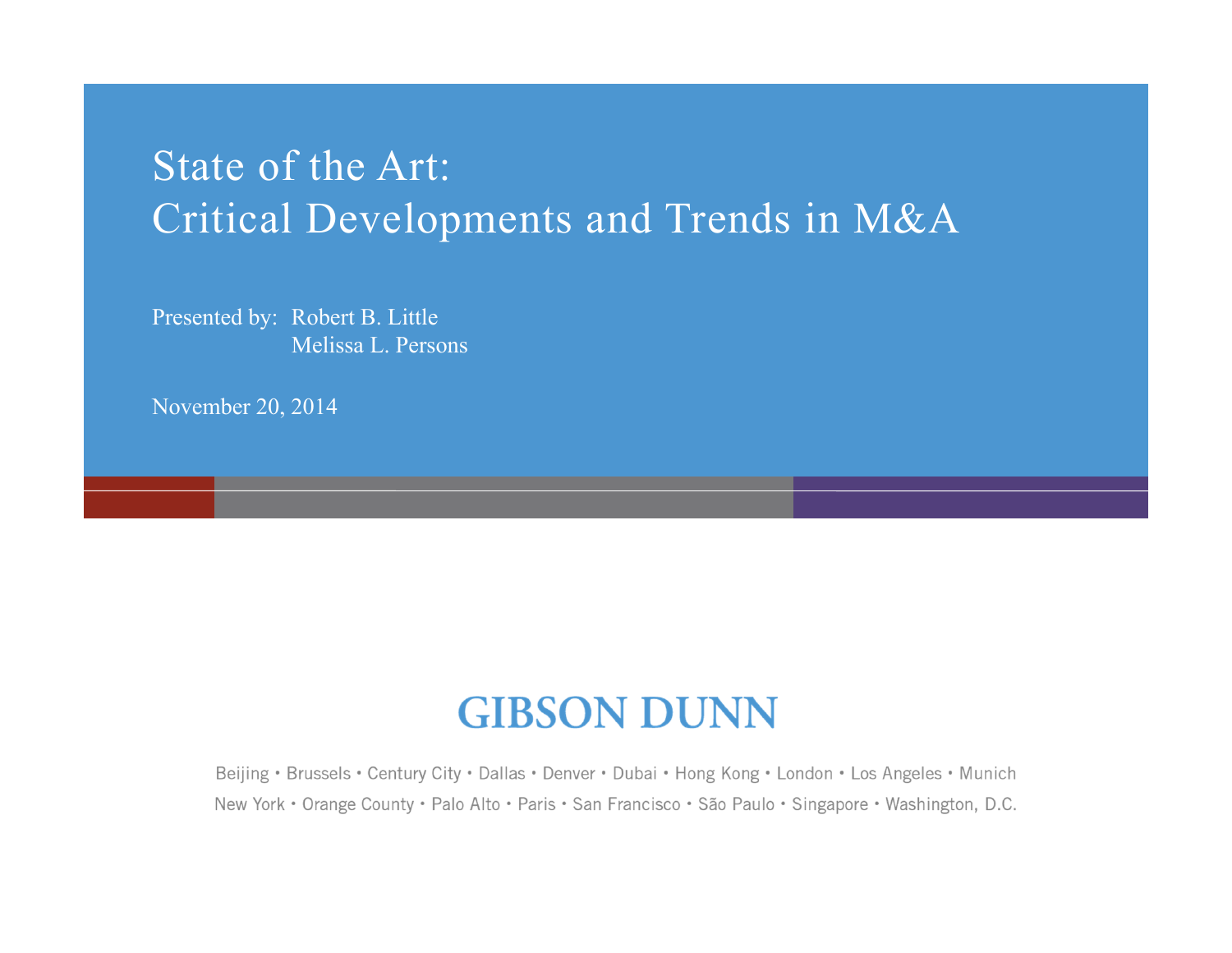## Agenda

- Issue 1 Letters of Intent: Disclaiming a Partnership or Joint Venture
- Issue 2 Delaware Statutory Changes
- Issue 3 Representation and Warranty Insurance
- Issue 4 Purchase Price Adjustment Issues
- Issue 5 Fraud Exceptions
- Issue 6 Litigation Closing Conditions
- Issue 7 Damage Waiver Provisions
- Issue 8 Drafting Indemnification Provisions for Third Party Claims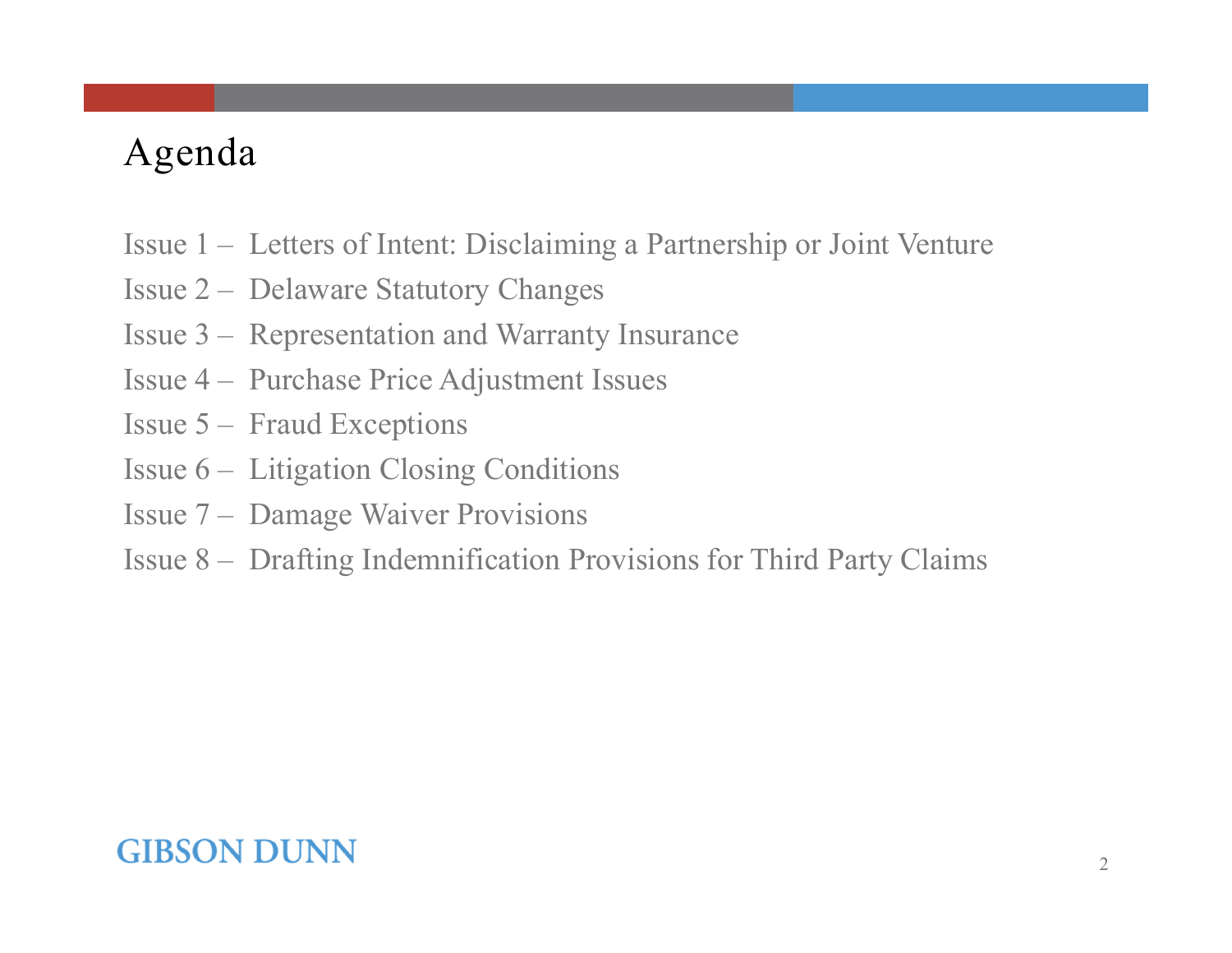## Letters of Intent

Challenges in disclaiming a partnership or joint venture in light of *Energy Transfer Partners v. Enterprise Products*

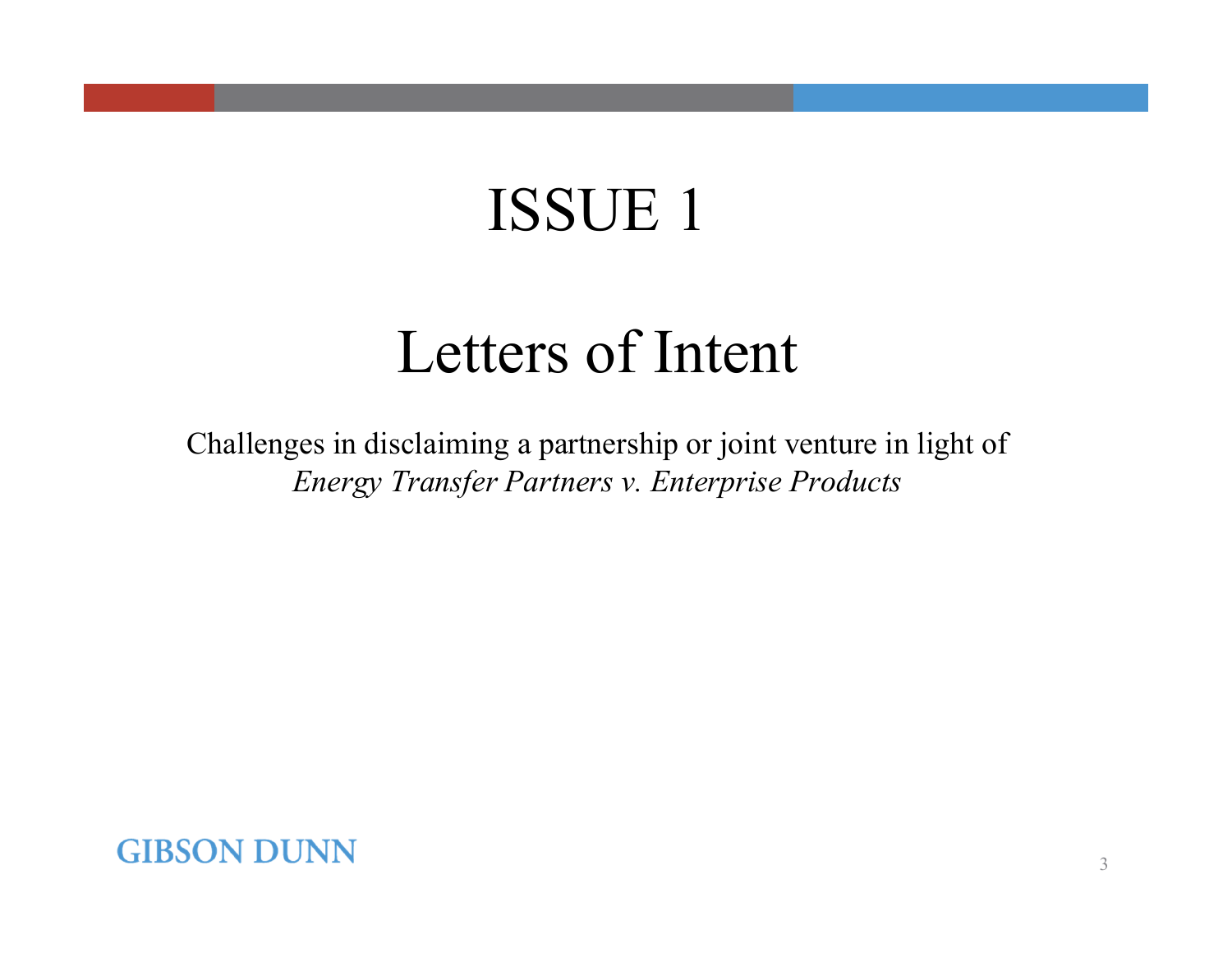## **Energy Transfer Partners v. Enterprise Products**

- $\bullet$ Parties entered into non-binding LOI for a joint venture
- $\bullet$  After execution of LOI, parties publicly announced the JV, formed joint working teams, jointly met with potential customers and jointly solicited bids with respect to the proposed project
- $\bullet$  One party subsequently withdrew from the project and later announced it would pursue a similar project with a new counterparty
- $\bullet$  Jilted party sued, claiming a partnership had been formed and breach of fiduciary duty
- $\bullet$  Typical disclaimer language in LOI was not controlling on whether a partnership had been formed
- $\bullet$ Partnership law question v. contractual interpretation question
- $\bullet$ Formation of a general partnership depends on facts and circumstances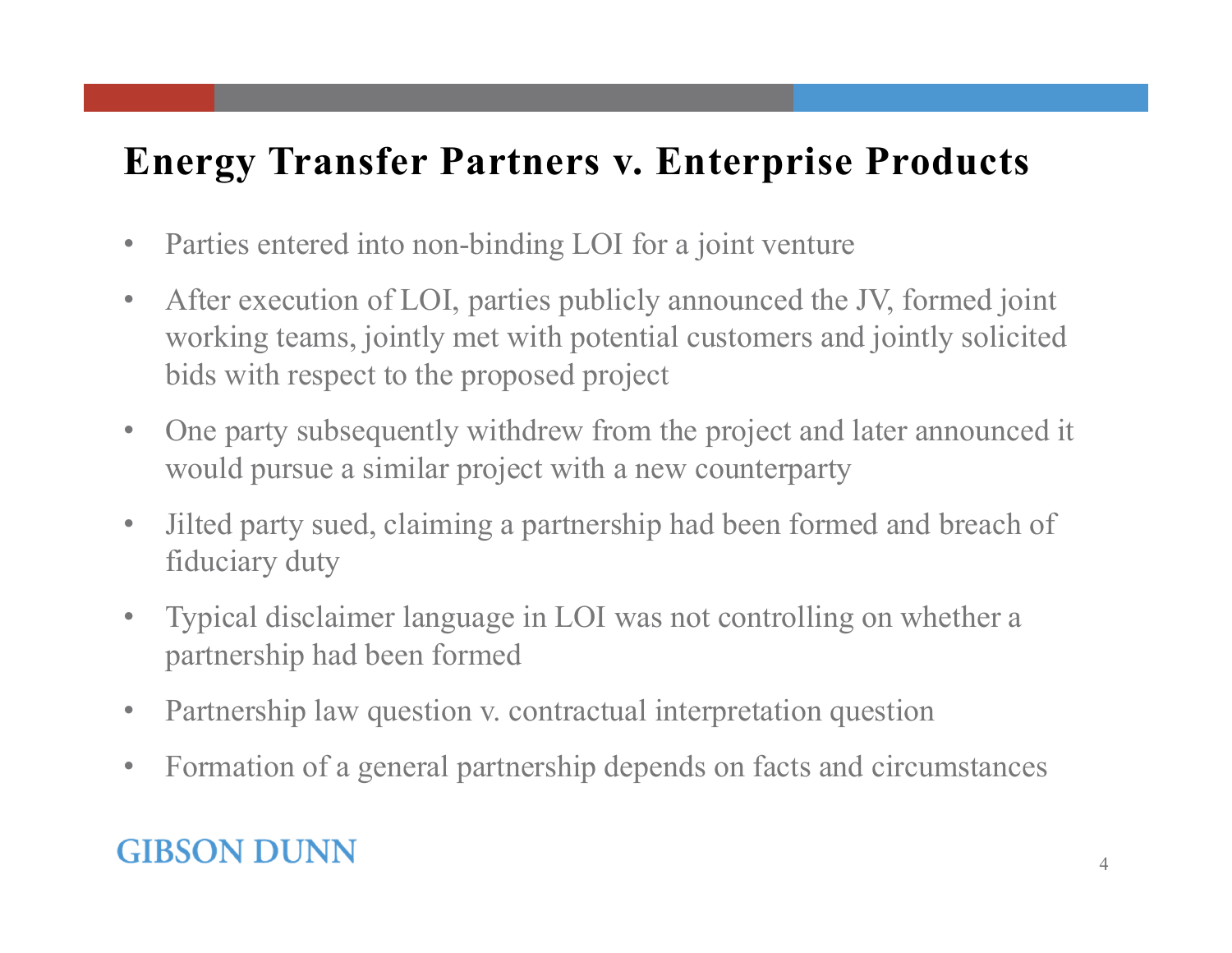### **ETP v. Enterprise Products Litigation Key Takeaways**

- $\bullet$  Closely monitor external communications related to the proposed deal to ensure that they do not create the impression that there is <sup>a</sup> partnership
- $\bullet$  In the binding portion of the LOI, include language that:
	- explicitly disclaims the existence of a partnership or joint venture
	- explicitly waives fiduciary duties
	- mutually waives the right to sue for breach of fiduciary duties or to claim the existence of <sup>a</sup> partnership
	- mutually waives the right to <sup>a</sup> jury trial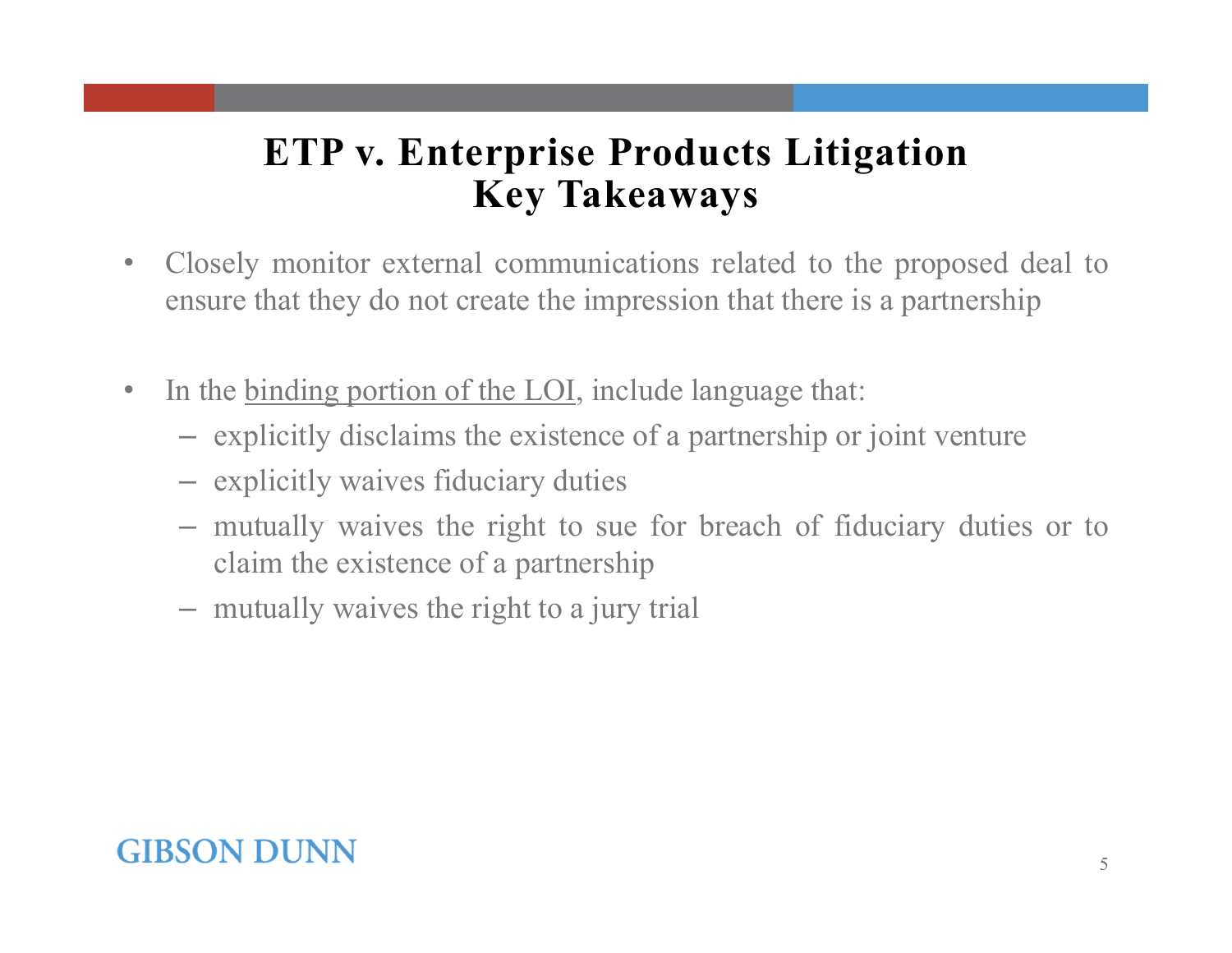### **ETP v. Enterprise Products Litigation Key Takeaways**

- • Do not state in the LOI that the parties have agreed to some terms, subject to further documentation, or that the parties have reached "an agreemen<sup>t</sup> in principle"
- $\bullet$  All post-LOI written communications should reiterate the non-binding, non-partnership nature of the relationship
- $\bullet$  Do not contribute assets to <sup>a</sup> joint account prior to execution of <sup>a</sup> definitive agreement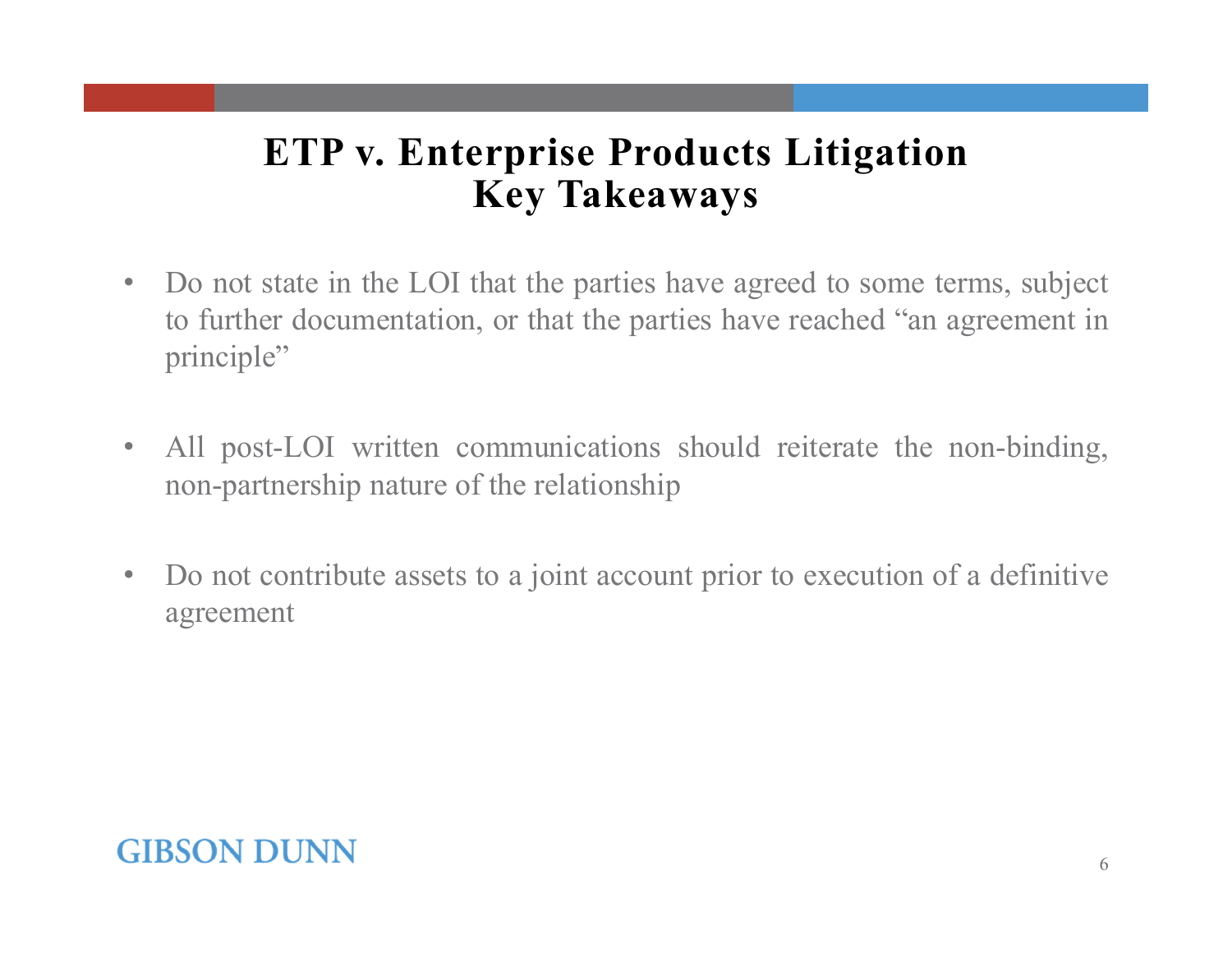## Delaware Statutory Changes

Recent amendments to Delaware General Corporation Law § 251(h)

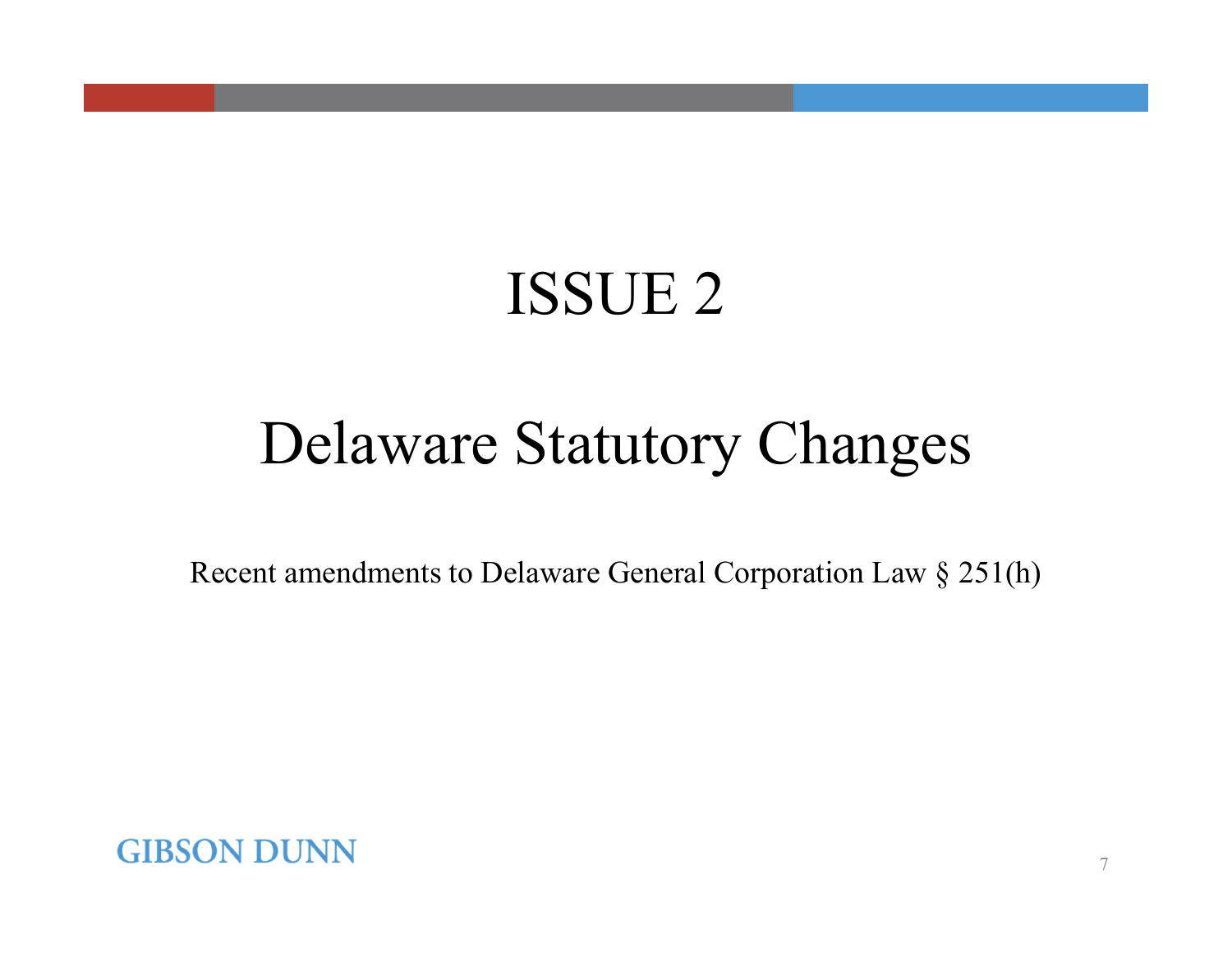## **Background**

- • Since its enactment, Section 251(h) has been popular in the deal community, used in most Delaware-governed tender offers
- • Questions as to the statute's scope led to the enactment of clarifying amendments, which took effect on August 1, 2014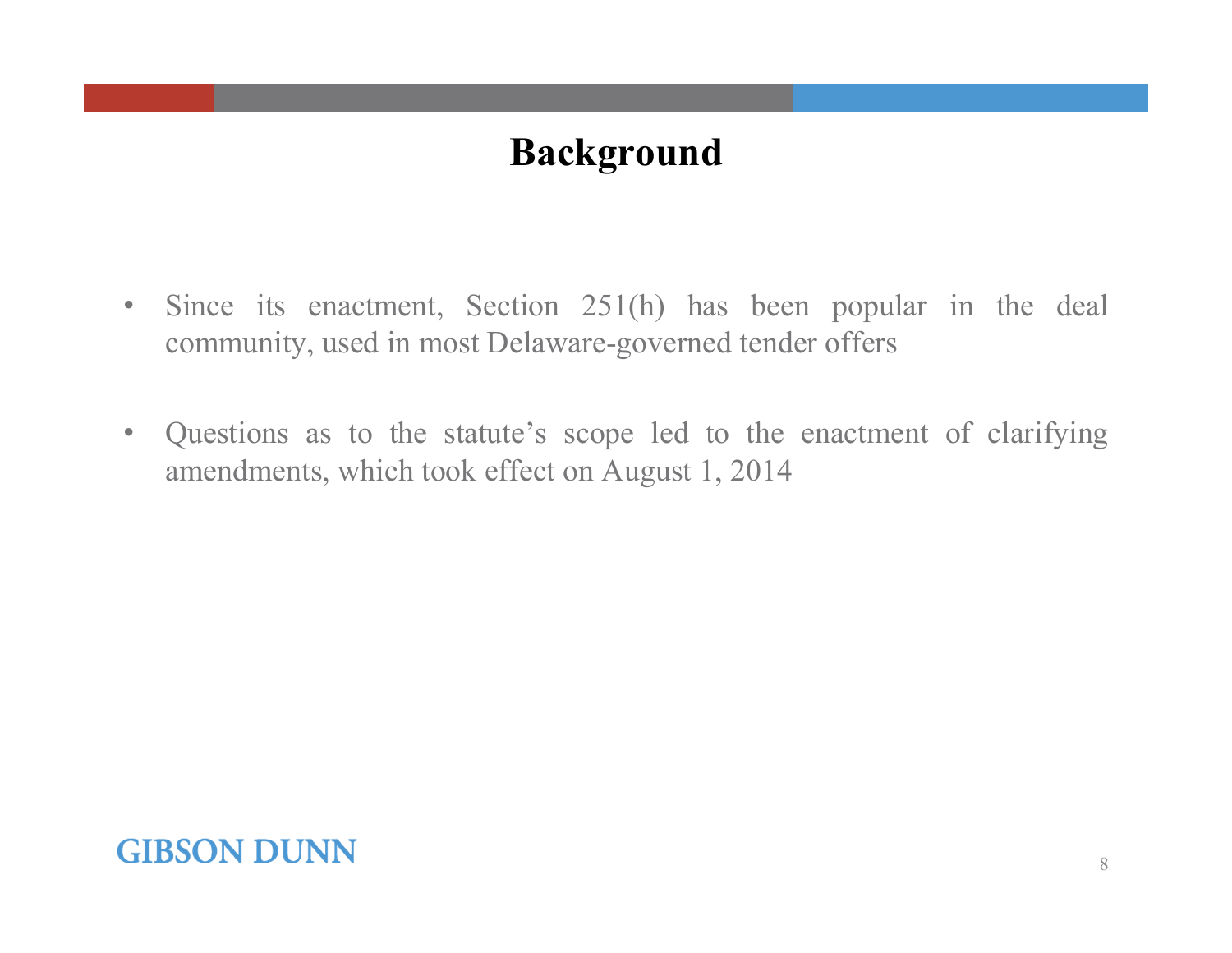## **Clarifying Amendments**

- $\bullet$ Permissive: Merger agreements may "permit" or "require" the merger to occur under Section 251(h), allowing the parties flexibility to abandon the merger and pursue <sup>a</sup> merger using <sup>a</sup> different statutory provision
- •• Removal of "Interested Stockholder" Prohibition: Intended to eliminate uncertainty regarding the use of tender and support, voting and rollover agreements with stockholders owning 15% or more of target's stock
- $\bullet$  Counting of Shares Otherwise Owned or Irrevocably Accepted: Stock counted towards the threshold required for completion of the second-step merger includes stock already owned by the acquiring corporation and stock irrevocably accepted for purchase
- $\bullet$  Tender Offer Can Exclude Certain Target and Acquiror-Owned Stock: Offer can exclude stock owned by target, the acquiror, any paren<sup>t</sup> of the acquiror (if wholly owned) and any subsidiaries of the foregoing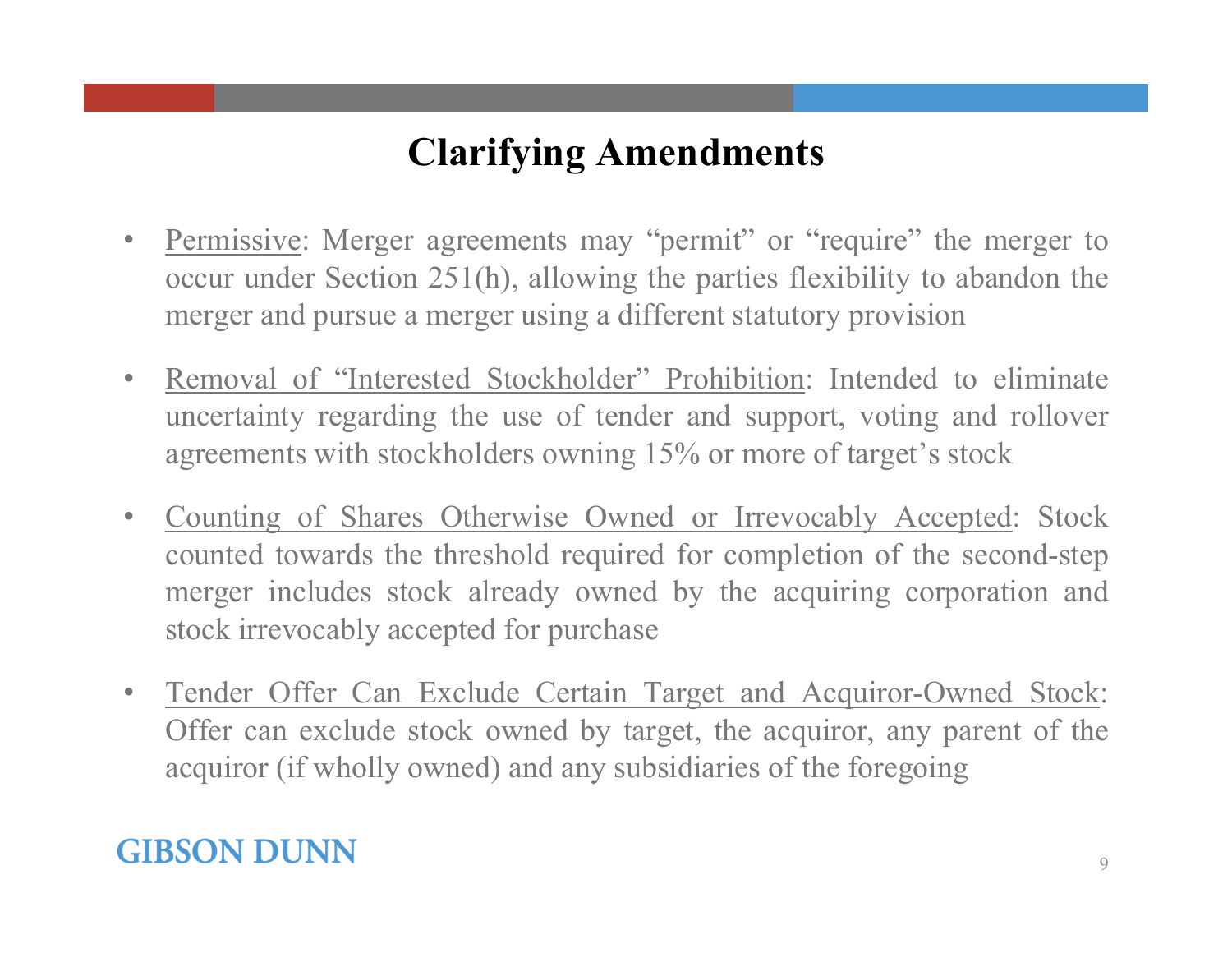# Representation and Warranty Insurance

The Current Transaction Risk Market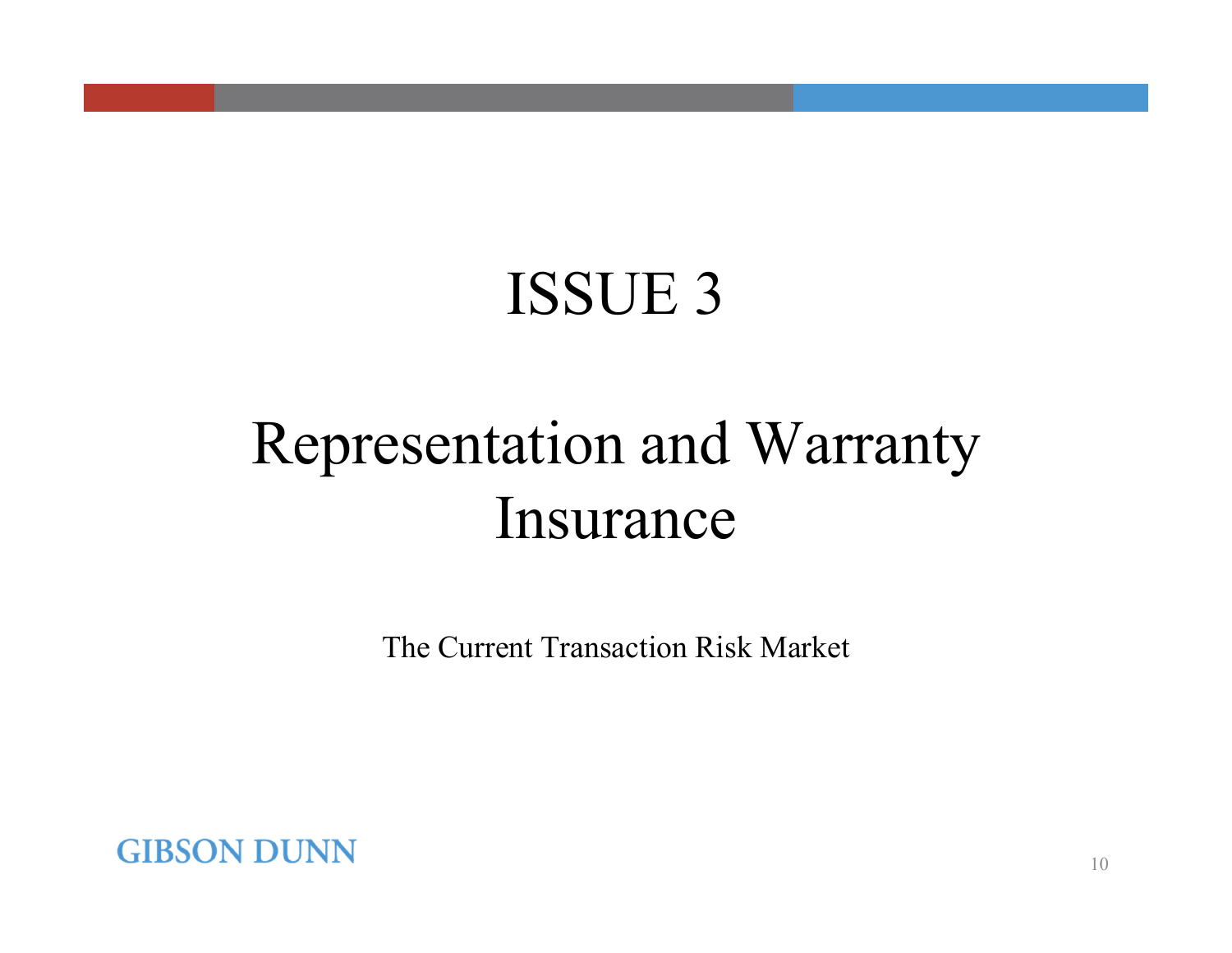## **State of the Market**

- • Increased popularity
	- significant growth in North America during last 4 years
- •Insurance market well-developed
- $\bullet$  Target transactions
	- transactions between \$25M and \$2B
	- individual insurers generally cap at \$50M; however, limits available up to \$350M+ per deal by stacking policies
	- generally, no restrictions on industry sector
- $\bullet$  Advantages
	- Addresses road-blocks to deal completion
	- Eases collection concerns
		- •Bankruptcy of sellers
		- Jurisdictional concerns (i.e., cross-border)
		- •Disbursed seller group
	- Enhances bid in <sup>a</sup> competitive auction situation
	- Attracts best offer by maximizing indemnification
	- –Expedites distribution of sale proceeds ("clean exit")
	- Protects key relationships by collecting against policy rather than sellers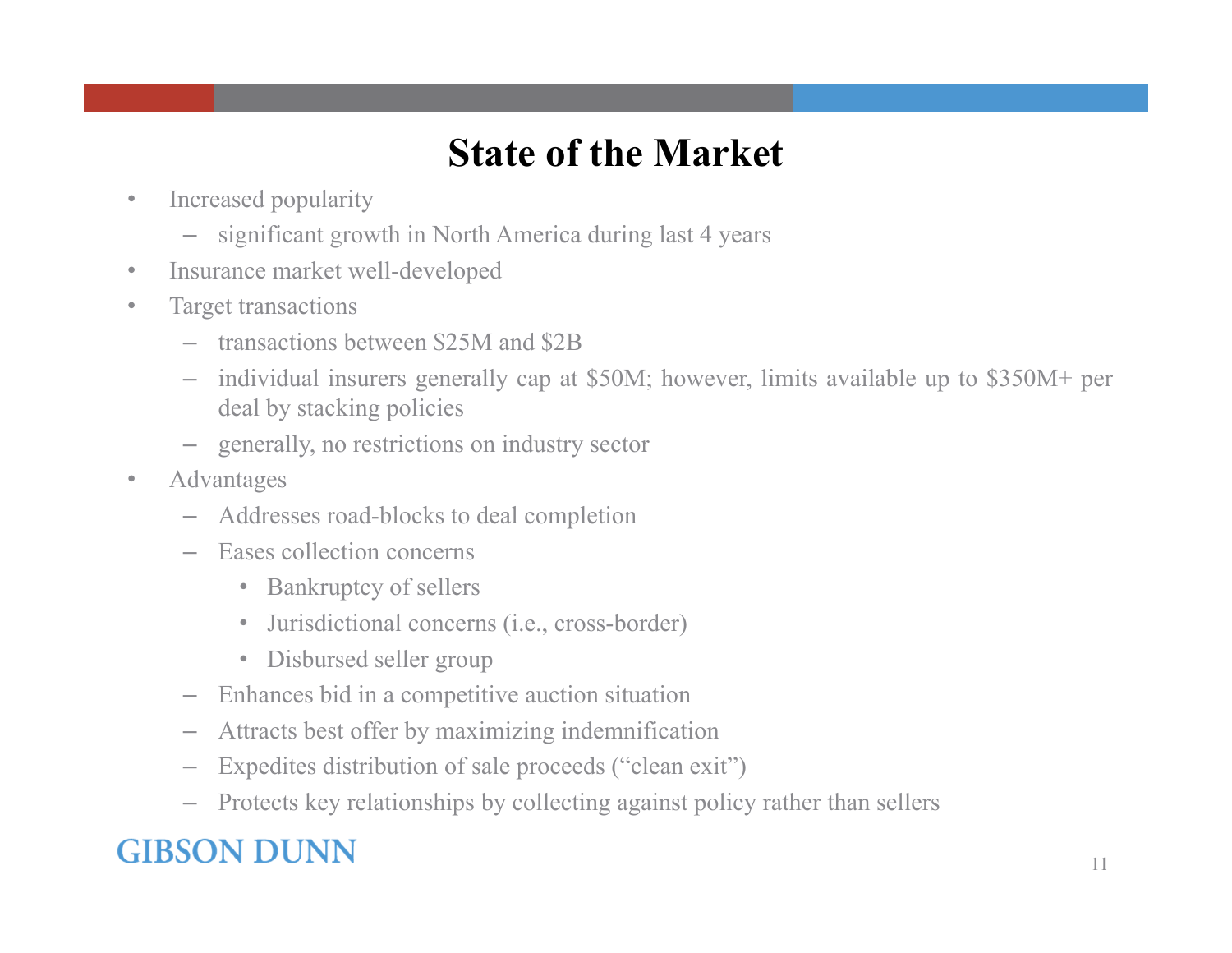## **Basics**

- $\bullet$  Can cover all representations and warranties or only specified representations and warranties
- $\bullet$  Pricing generally 2% to 4% of the limit of liability
	- Nonrefundable underwriting fee
- $\bullet$ Retention generally 1% to 3% of transaction value
- $\bullet$  Policy period typically matches survival period in acquisition agreemen<sup>t</sup> or can extend survival period up to 6 years
- $\bullet$  Common structure is to cap indemnification at <sup>a</sup> reduced escrow equal to 1% - 2% of purchase price for 12 months and supplement indemnity with insurance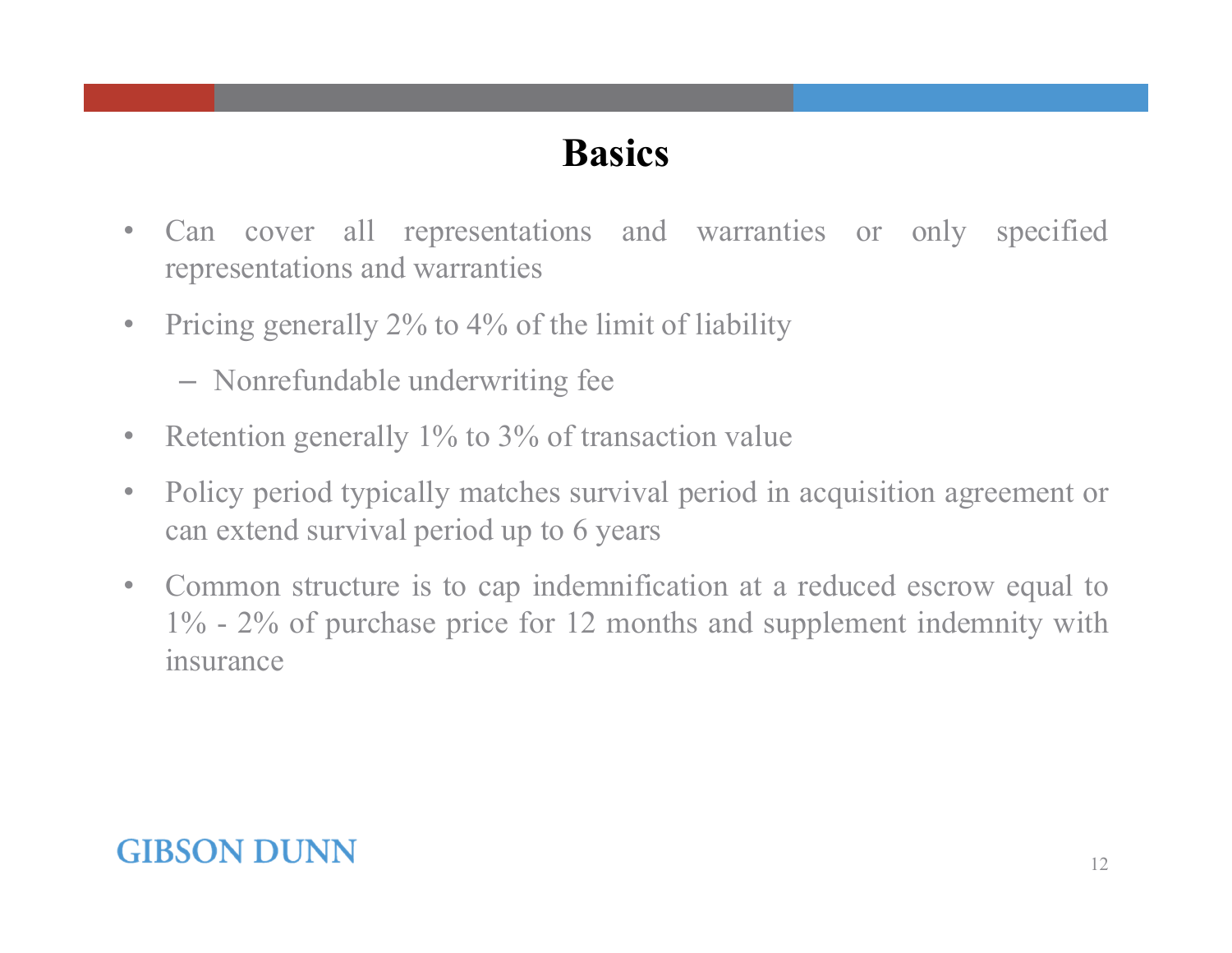## **Key Negotiated Terms**

- •Definition of "Losses"
	- should mimic definition in purchase agreemen<sup>t</sup>
	- insured should seek to have defense costs, fees and expenses incurred included
- • Exclusions
	- known losses will always be excluded but should limit "knowledge" to "actual knowledge" of <sup>a</sup> narrowly defined group of individuals
	- will not cover purchase price adjustments or breaches of covenants
	- deal specific exclusions
- $\bullet$  Subrogation
	- insurers will generally reques<sup>t</sup> <sup>a</sup> right to be subrogated to *any* rights of recovery in respec<sup>t</sup> of <sup>a</sup> loss that the insured may have
	- the insured will want to focus on exclusions and what actions the insured may be required to take to secure rights/remedies of insurer
	- in <sup>a</sup> buy-side policy, should require the insurer to waive subrogation rights against seller and the target company absent fraud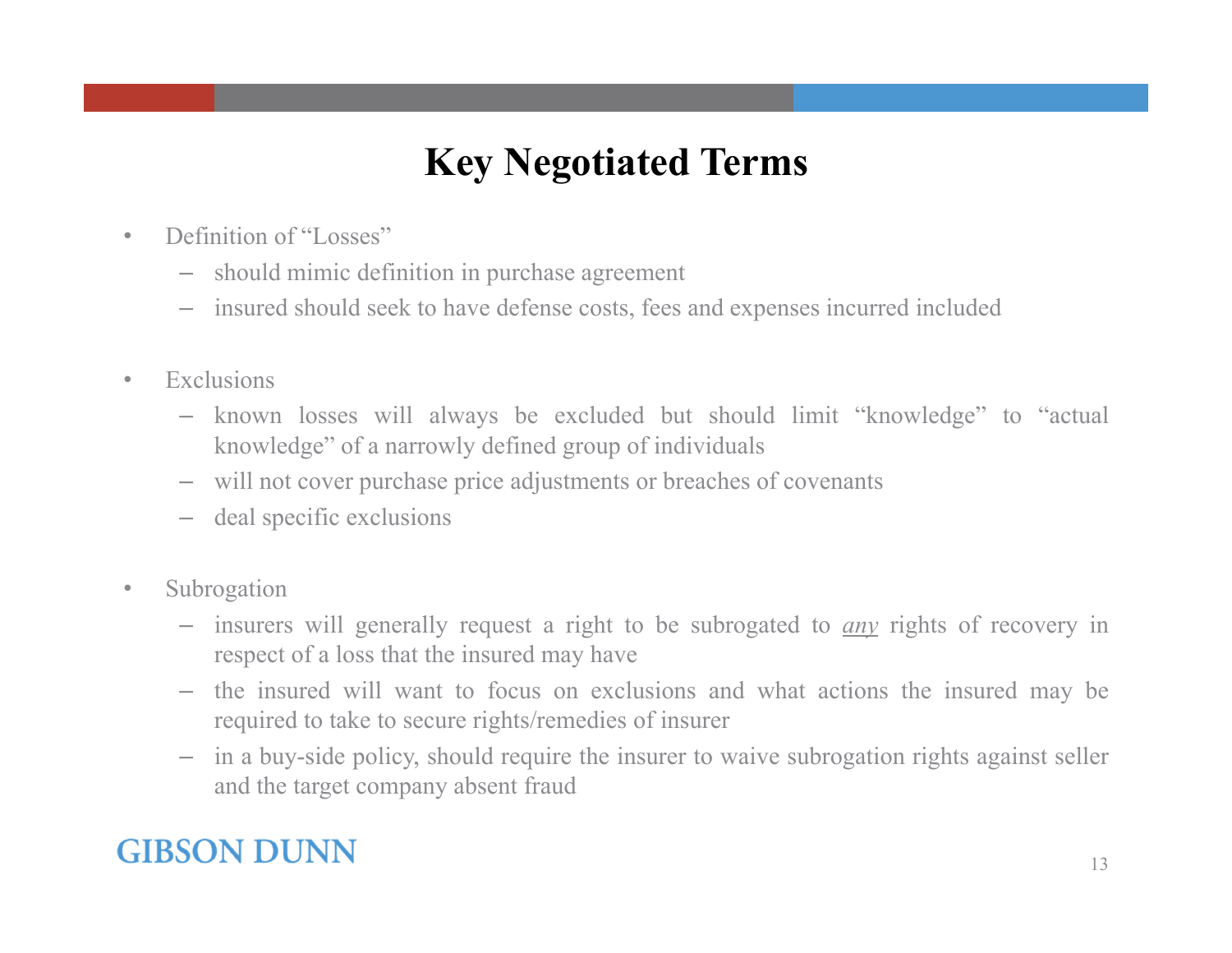# Purchase Price Adjustment Issues

Tips for drafting dispute resolution provisions in purchase price adjustment clauses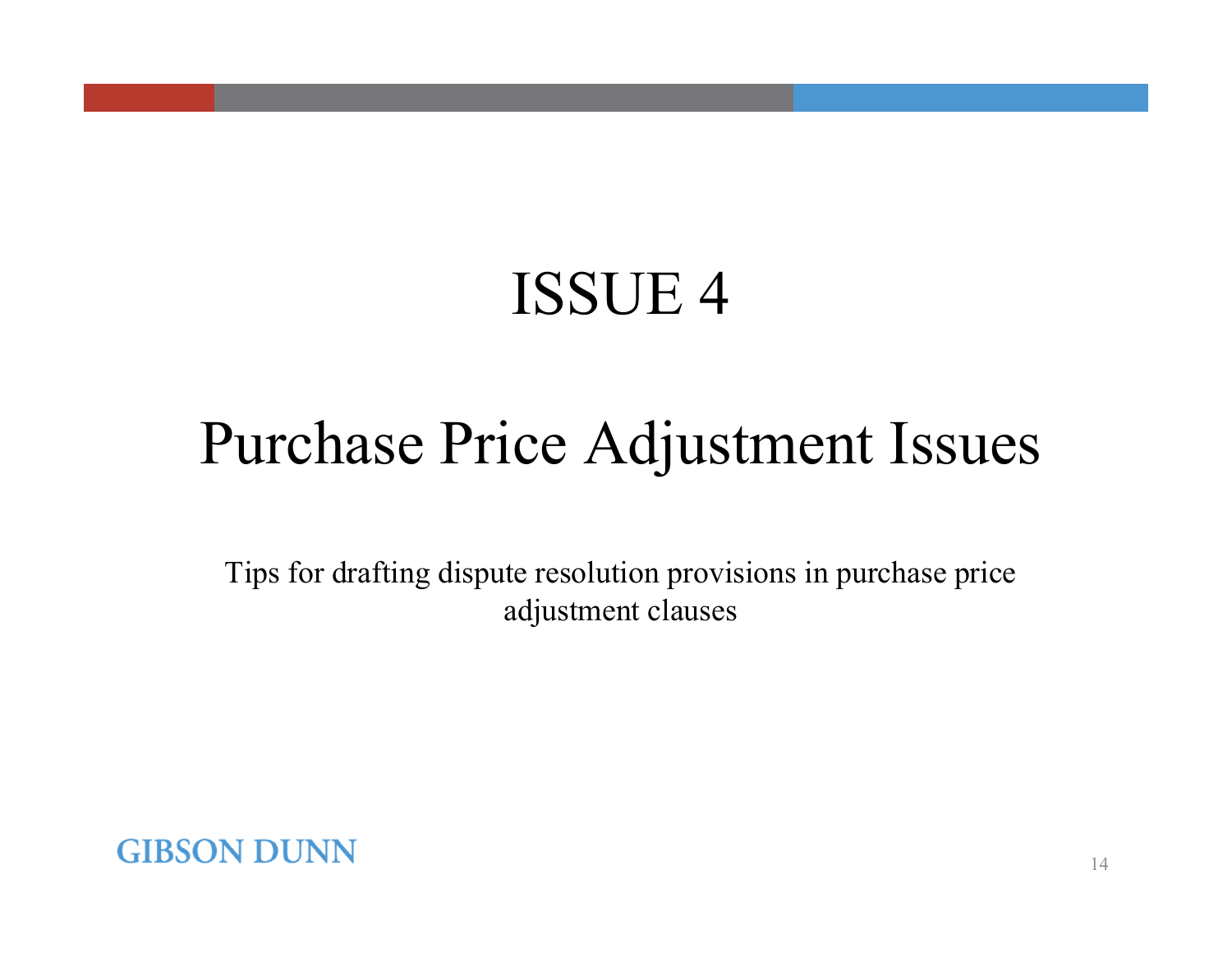## **Providing Clarity**

- $\bullet$  Arbitration or Appraisal?
	- No general rule about how a PPA determination will be reviewed
	- Make clear whether a PPA determination will be binding or reviewable
- •• Contract Has Both PPA and General Arbitration Clause
	- If the PPA is intended to stand alone, parties should expressly carve it out of the general arbitration clause
	- If PPA disputes are intended to be arbitrated under the general arbitration clause, the contract should say so explicitly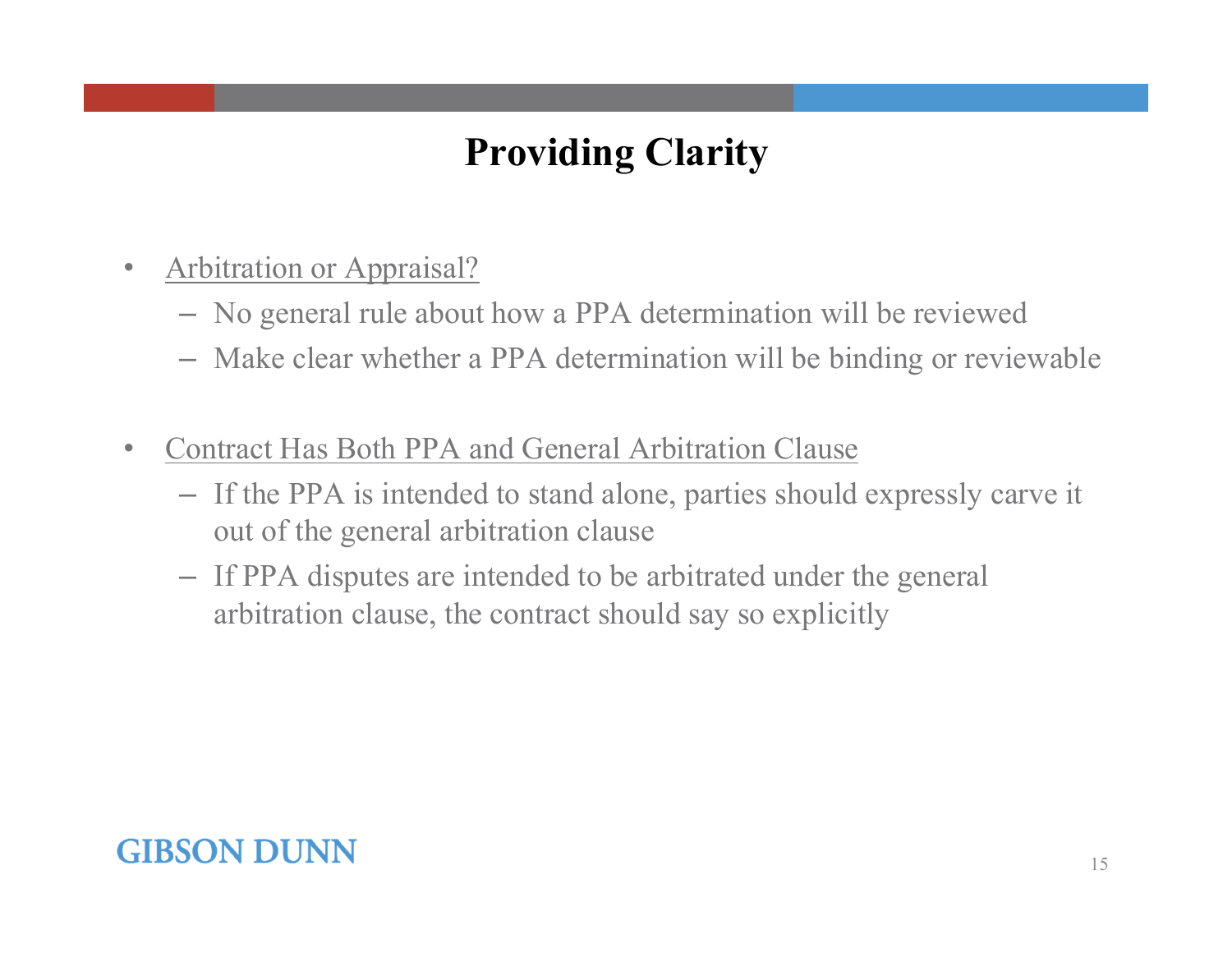### **Accountants**

- $\bullet$  Nature of Potential Disputes: If the PPA entails non-accounting determinations, consider appointing an arbitrator
- $\bullet$ Specify the grounds upon which the accountant may opine
- $\bullet$  Mandatory or Discretionary Engagement: PPAs often provide that either party "may engage" an accounting firm to resolve a dispute. This leaves unclear whether the other party can refuse to join the engagement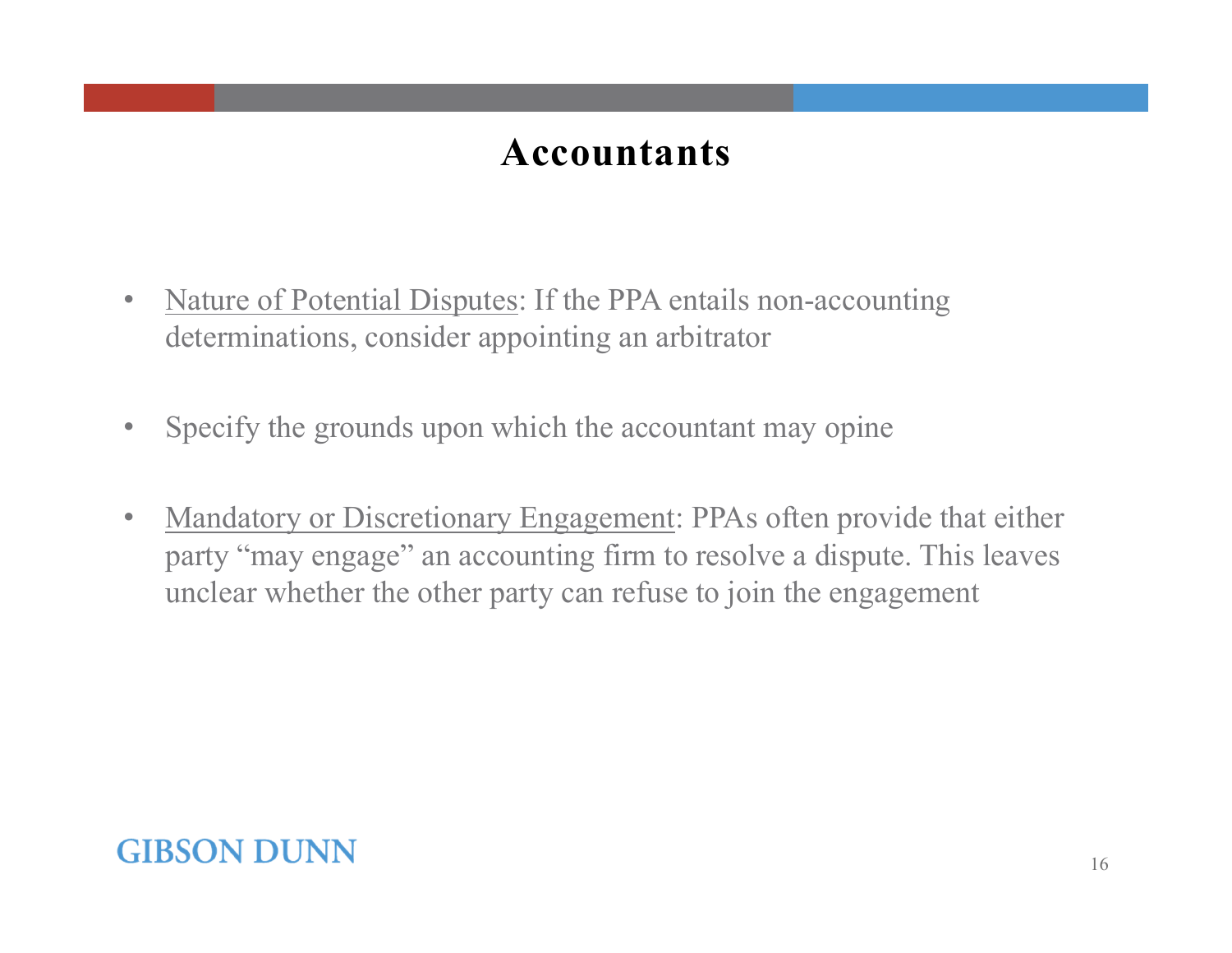# Fraud Exceptions

Fraud exceptions to exclusive remedies provisions and indemnification limitations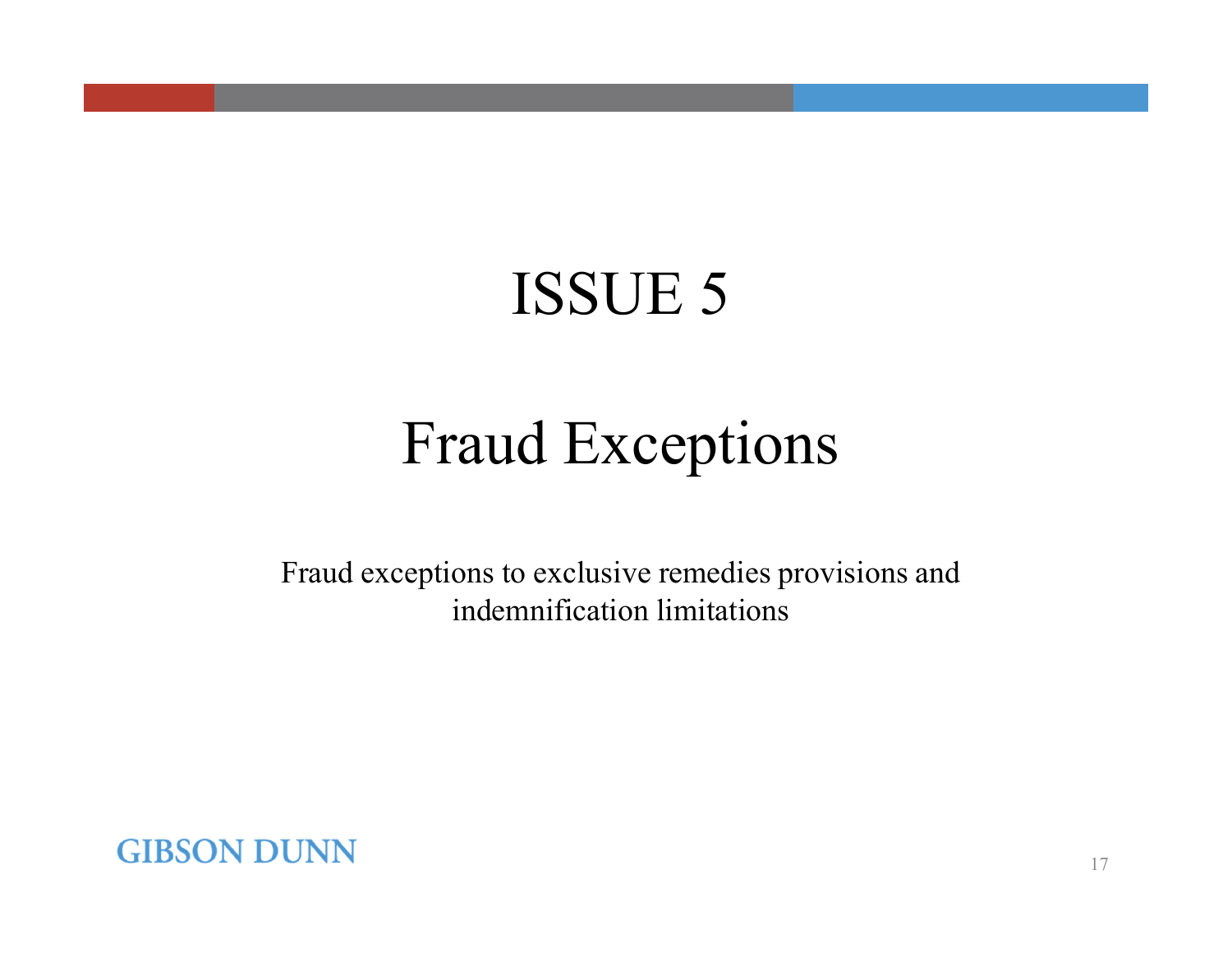## **Indemnification and Exclusive Remedy Provisions**

- $\bullet$ Provisions intended to limit liability for breaches of representatives and warranties
- $\bullet$  Standard carve-out for fraud may take several forms
	- fraud
	- intentional fraud
	- willful misconduct
	- willful misrepresentation
	- gross negligence
- $\bullet$  Tort concepts introduce uncertainty and can allow uncapped, extra-contractual claims to proceed against the seller despite the specifically negotiated limits on recourse for breach of contractual representations and warranties
- $\bullet$  Fraud is not necessarily limited to deliberate lying
	- can encompass making a representation with insufficient knowledge of its accuracy or recklessness
	- impact on allocation of risk
- •Governing law matters
- $\bullet$ Instead of using a vague term like "fraud," spell out exactly what is intended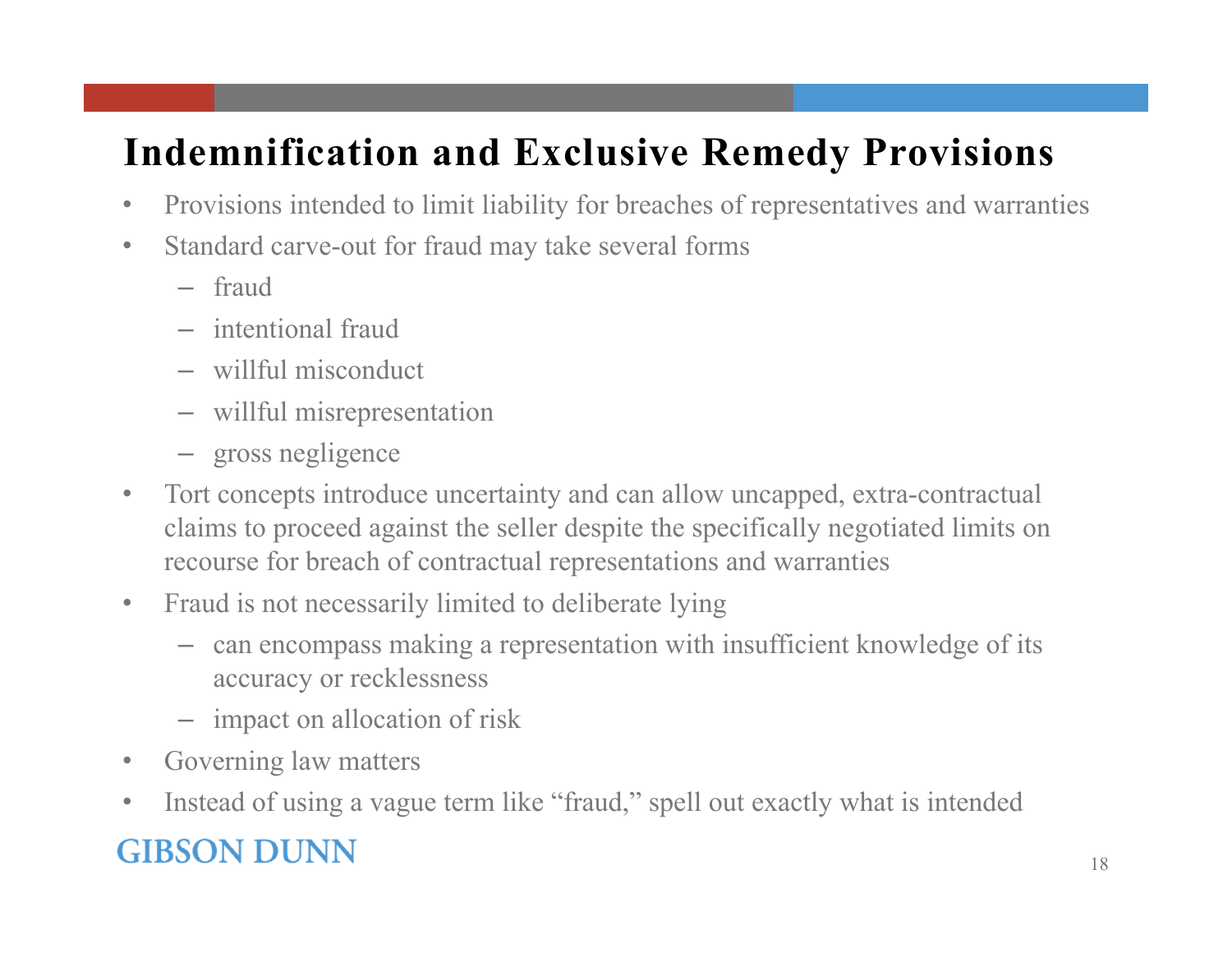# Litigation Closing Conditions

Traps to avoid when drafting litigation closing conditions

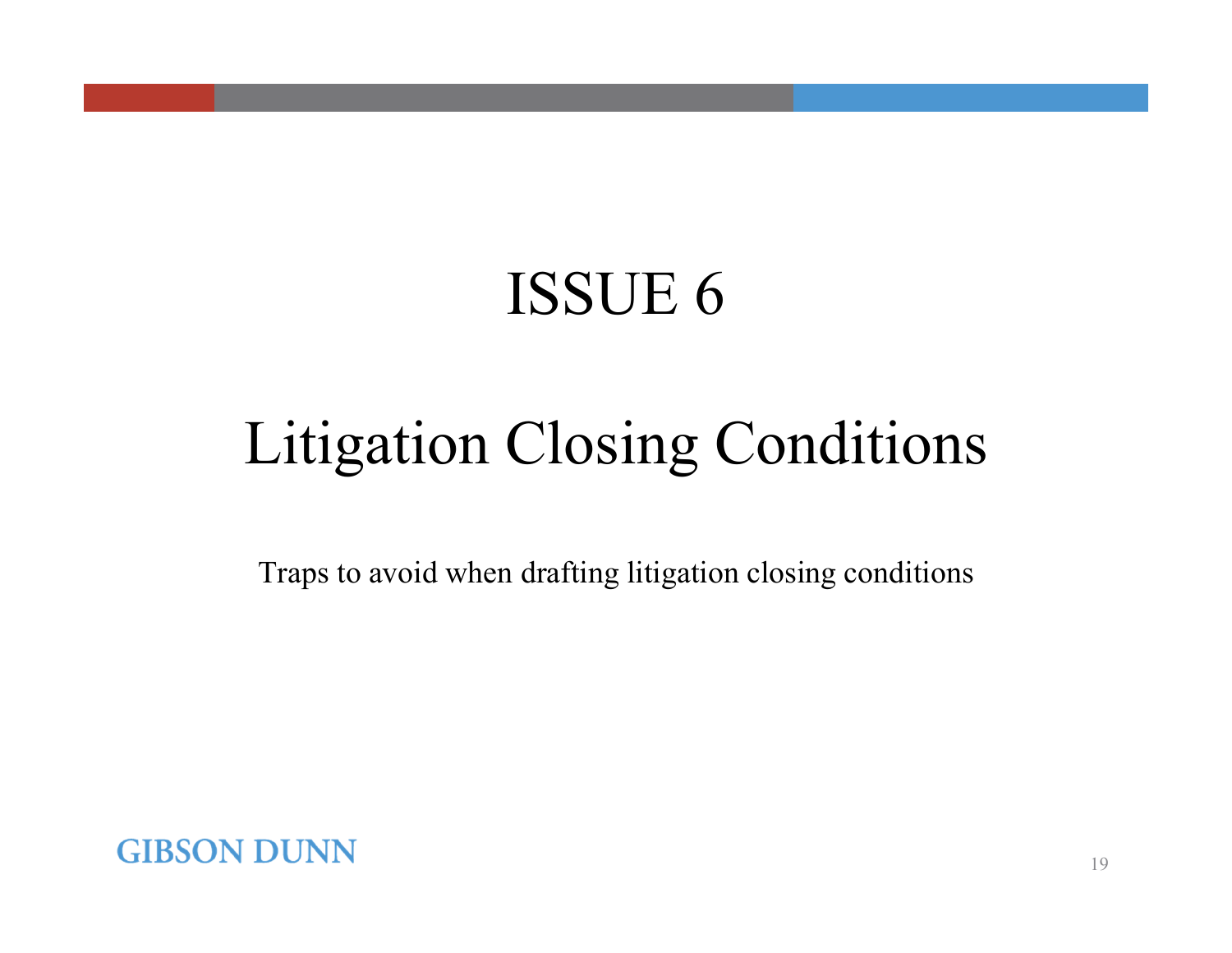## **Clause Limited to Litigation in Which a Restraining Order or Injunction Has Been Issued**

There shall be no effective Law, injunction, writ or preliminary restraining order or any order of any nature issued by a Governmental Entity of competent jurisdiction to the effect that the transactions contemplated by this Agreement may not be consummated as provided herein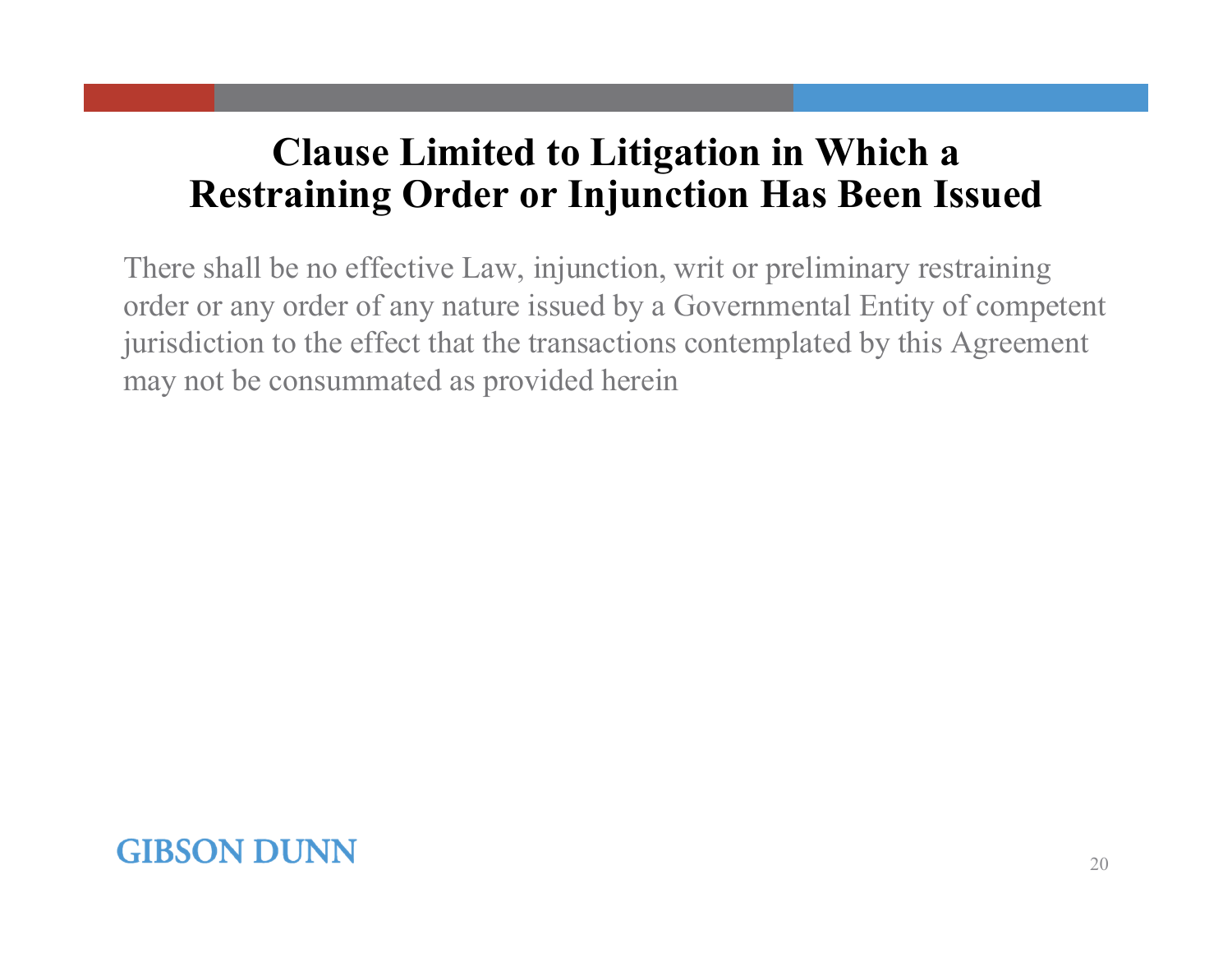## **Clause Covering Threatened or Pending Litigation Challenging the Deal**

No proceeding or lawsuit shall have been commenced or overtly and directly threatened by any third party which presents a reasonable likelihood of enjoining or obtaining material damages in respect of the transactions contemplated by this Agreement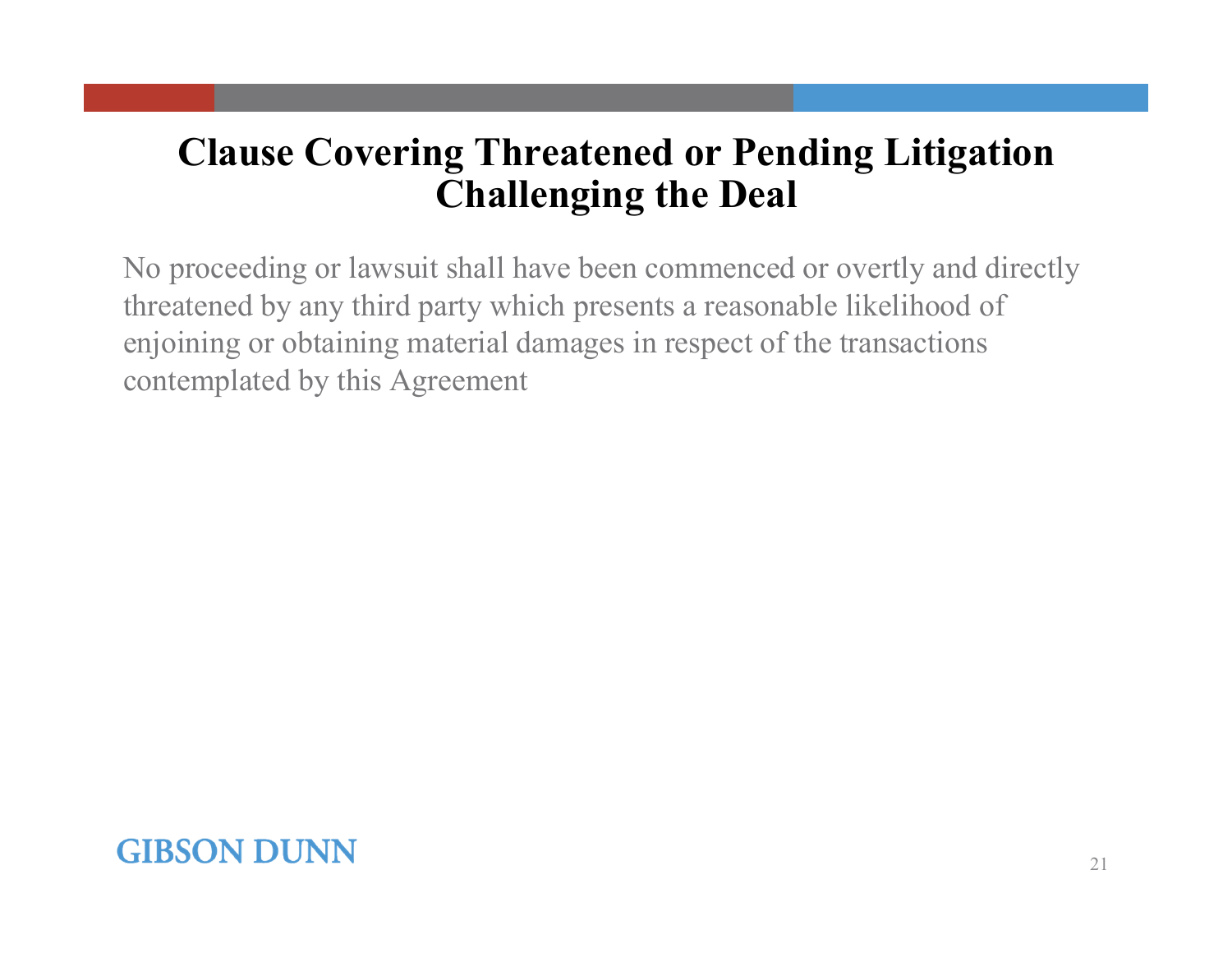## **Clause Limited to Litigation Pending by a Governmental Authority**

No proceeding or lawsuit shall have been commenced or overtly and directly threatened by any Governmental Entity which presents a reasonable likelihood of obtaining an injunction, writ or preliminary restraining order

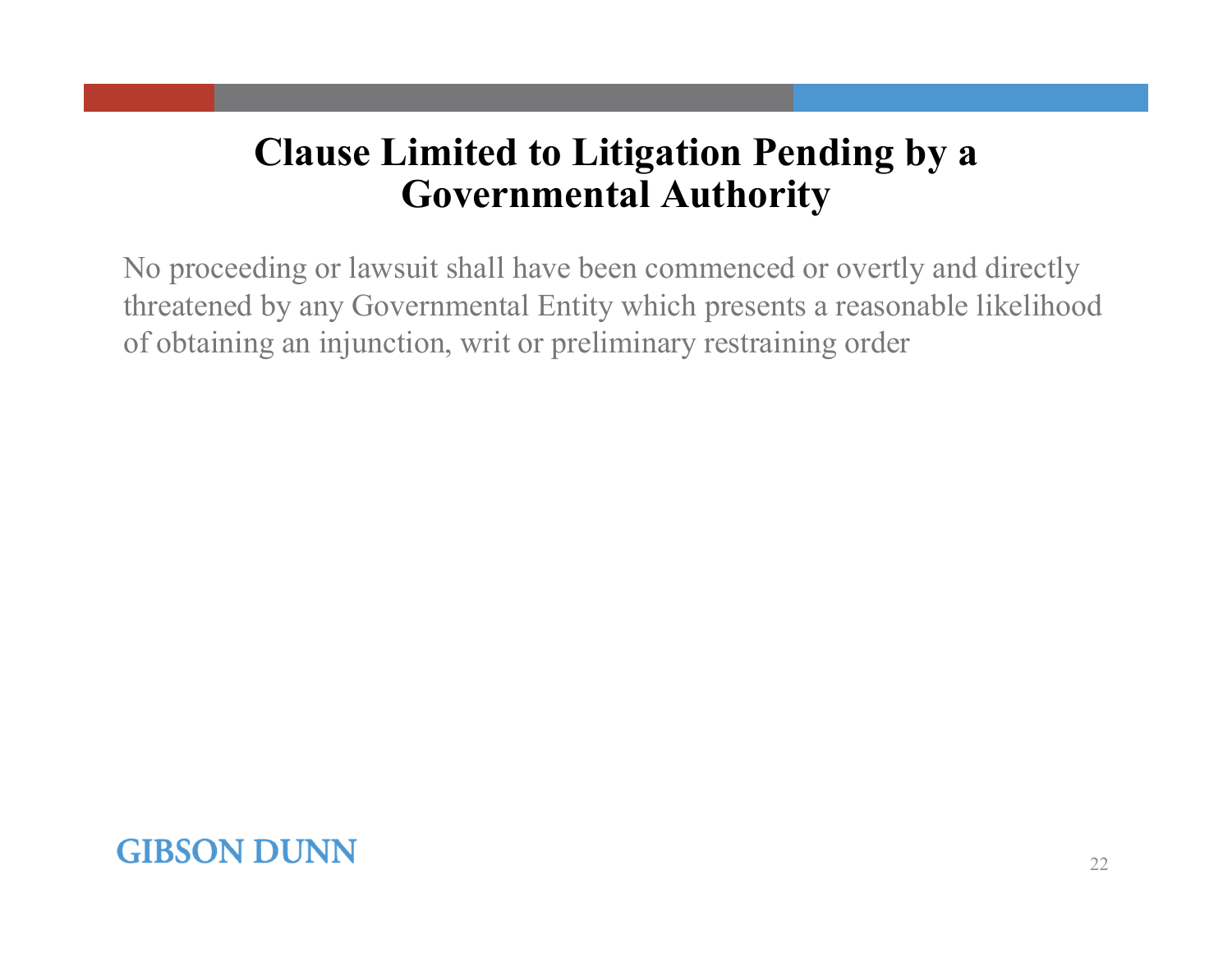# Damage Waiver Provisions

Unintended consequences of waiving consequential damages

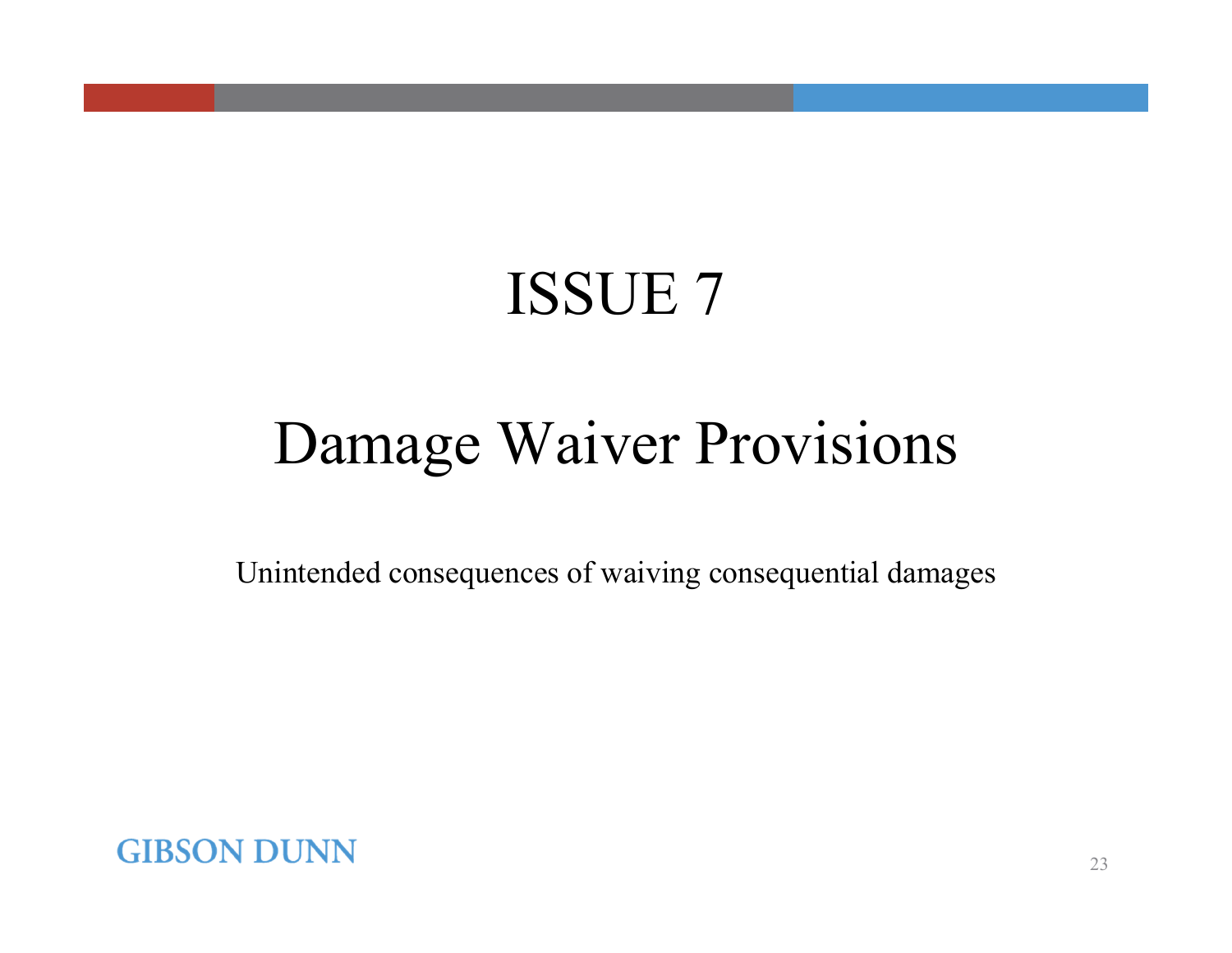### **Possible Elimination of All Damages Caused by a Particular Breach**

- $\bullet$  Consequential damages can be interpreted to include direct damages in some situations
- $\bullet$  Consider a buyer who purchases a company expecting an above-market profit on certain of the selling company's contracts based on representations in the purchase agreement regarding such contracts' validity and enforceability
	- If the representations turn out to be untrue, the resulting losses could be labeled consequential "lost profits"
	- A boilerplate waiver of consequential damages could deny the buyer recovery for the breach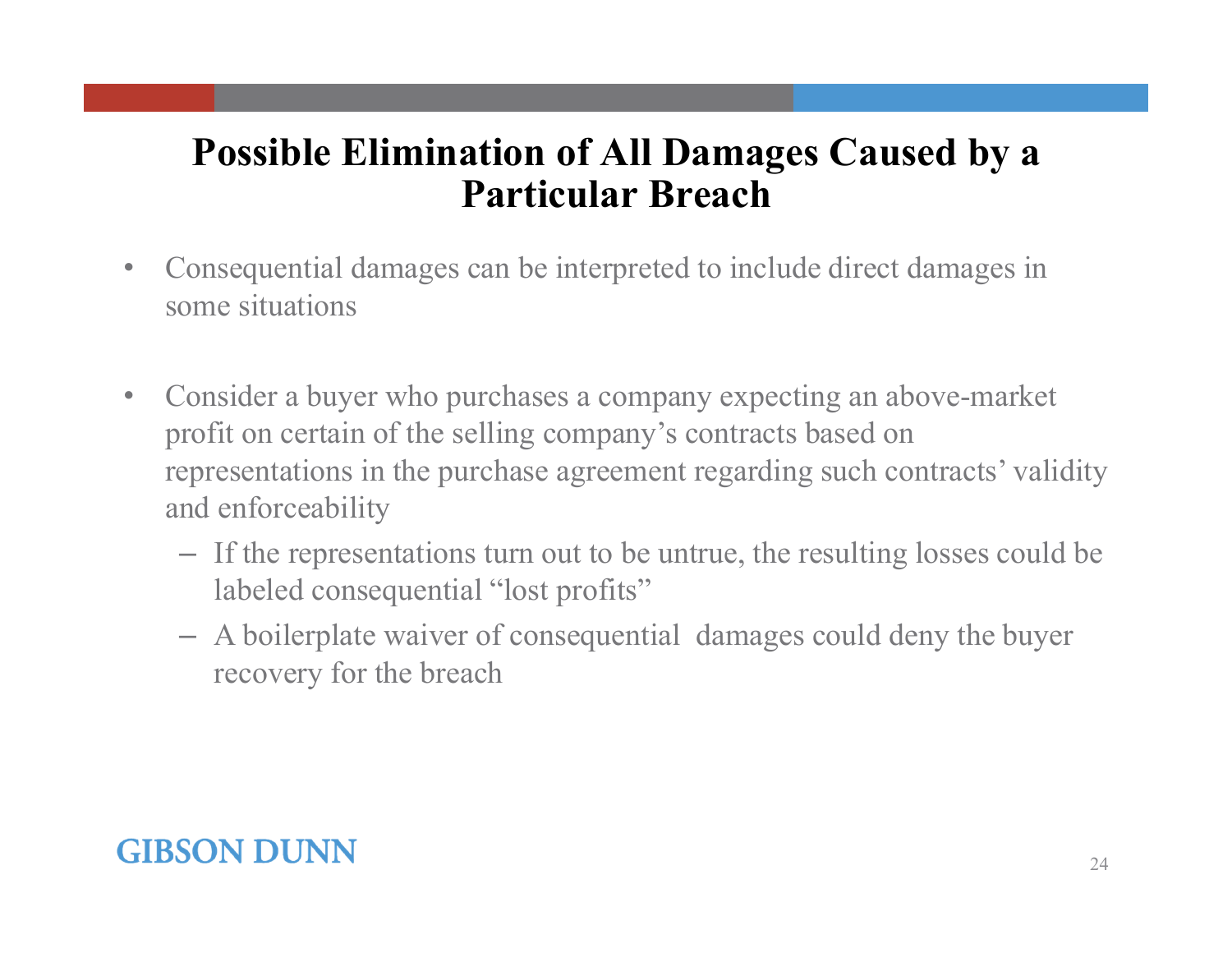### **Solutions to Using the Poorly Understood Term of "Consequential Damages"**

- $\bullet$  Contract law generally limits damages to those that were reasonably foreseeable by the parties
- $\bullet$  If the concern is the extent of exposure to damages, set a cap on the amount of damages, rather than including a waiver of certain types of damages
- $\bullet$ Buyers should resist waivers of "incidental" damages
- $\bullet$ Buyers should resist waivers of "lost profits" damages
- $\bullet$ List the types of damages permitted, rather than damages waived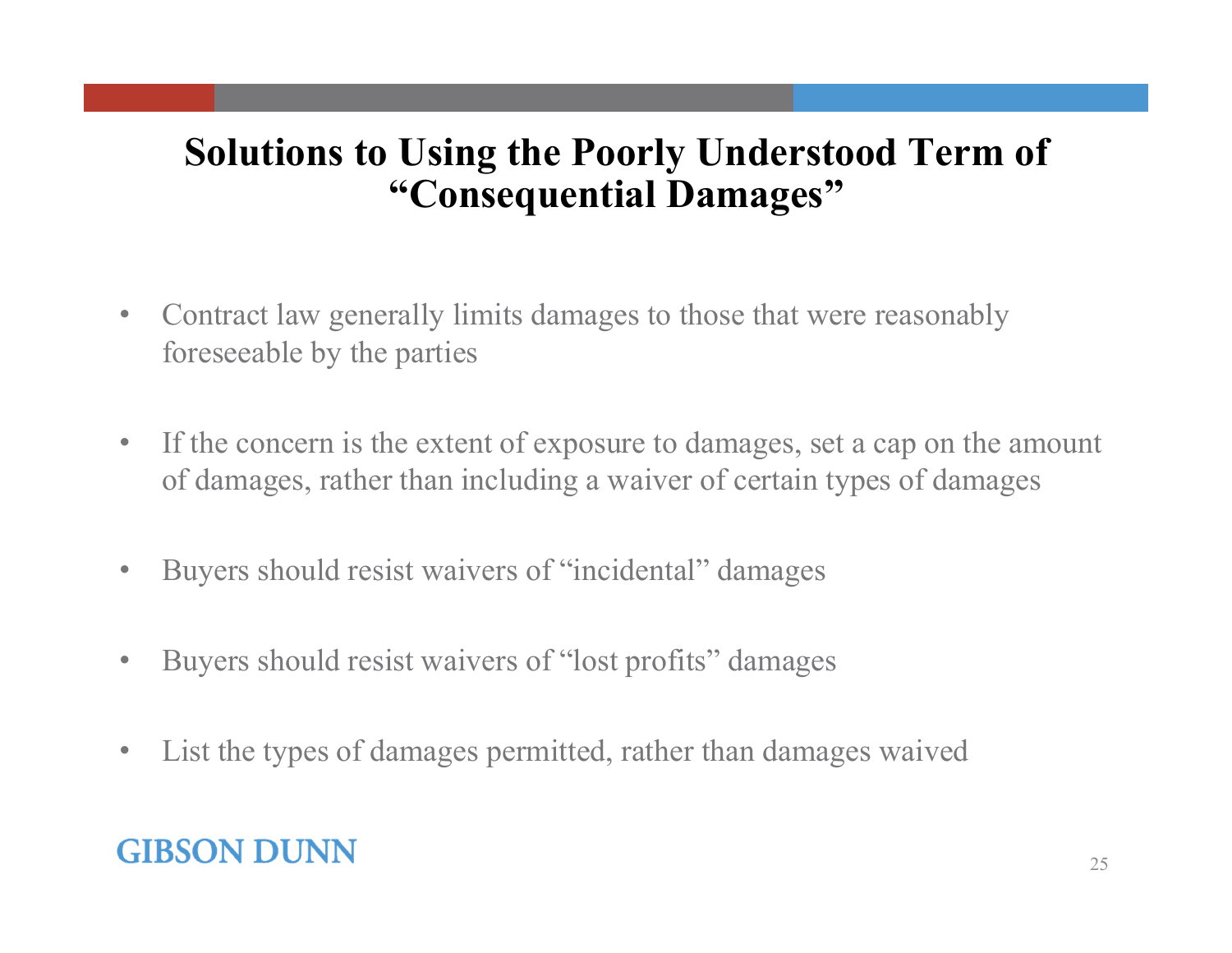# Drafting Indemnification Provisions for Third Party Claims

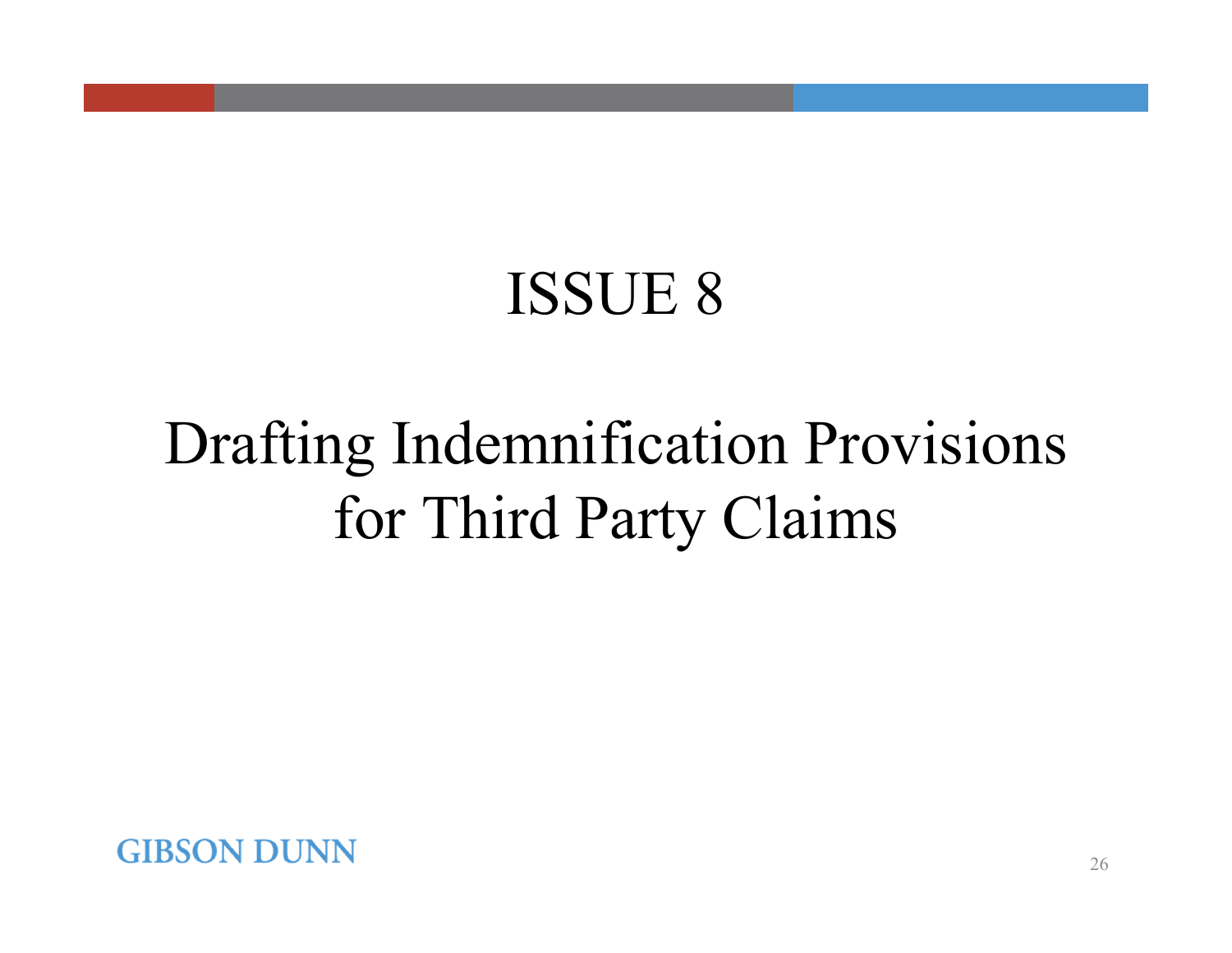### **The definition of third party claims and its impact on the survival of a claim**

- $\bullet$  Agreements should clearly identify what constitutes an indemnifiable third party claim
	- When legal action is threatened or commenced by a third party, or
	- When the indemnified party becomes aware of a potential third party claim
- $\bullet$  Agreements should set forth when an indemnified party is allowed to preserve a claim beyond the claim survival period
	- This may also impact when it is appropriate to release funds from escrow
- $\bullet$  It is good practice for the purchase agreement to specify exactly what a notice must contain in order to preserve an indemnification claim
- $\bullet$  Parties should not rely on "placeholder language" in a notice in order to preserve their indemnification claim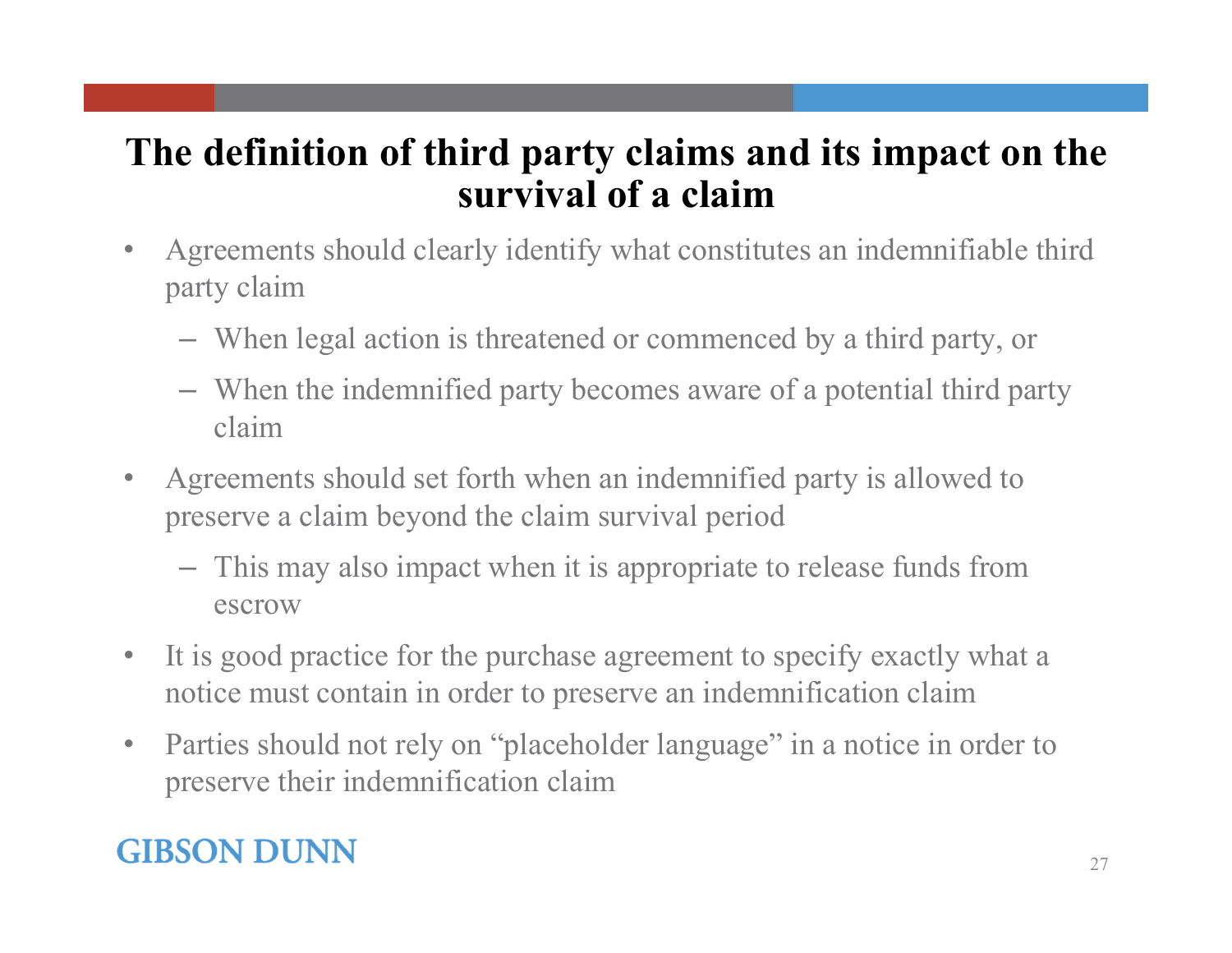# QUESTIONS?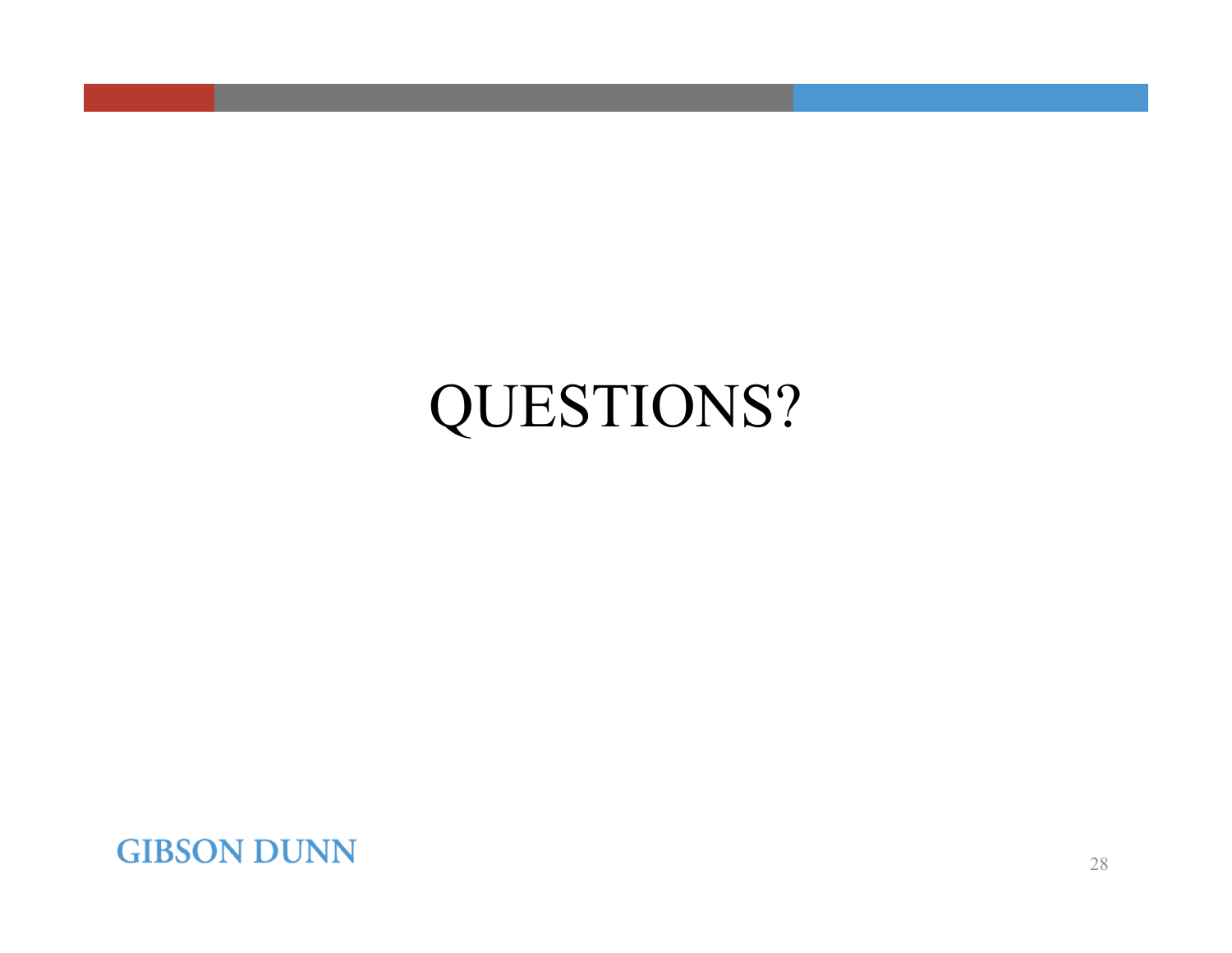### Professional Profile



#### Robert B. Little

Contact:2100 McKinney Avenue, Suite 1100 Dallas, Texas 75201-6912 Tel: 214.698.3260RLittle@gibsondunn.com

Robert B. Little is a partner in Gibson, Dunn & Crutcher's Dallas office. He is a member of the firm's Mergers and Acquisitions, Capital Markets, Energy and Infrastructure, Private Equity, Securities Regulation and Corporate Governance, Global Finance, and Corporate Transactions practice groups. Mr. Little serves on the Gibson Dunn Hiring Committee and Partnership Evaluation Committee and is the hiring partner for the Dallas office.

Consistently recognized as a "Rising Star" by *Texas Monthly* and as one of *The Best Lawyers in America®*, Mr. Little's practice focuses on corporate transactions, including mergers and acquisitions, securities offerings, joint ventures, investments in public and private entities, and commercial transactions. He also advises business organizations regarding matters such as securities law disclosure, corporate governance, and fiduciary obligations. In addition, he represents investment funds and their sponsors along with investors in such funds. Mr. Little has represented clients in a variety of industries, including energy, retail, technology, transportation, manufacturing, and financial services.

In 2013, Mr. Little was the youngest corporate M&A lawyer in Texas to receive a ranking by *Chambers USA: America's Leading Lawyers for Business*. *Chambers* noted that Mr. Little "attracted a raft of glowing comments, with one interviewee noting: 'He is very personable and one of the best lawyers in negotiations at keeping the relationship with the other side good. He is a fantastic lawyer with great commercial and interpersonal skills.'" *Chambers* 2014 observed that he has a "remarkable grasp of legal issues" and "provides outstanding legal work." *Texas Lawyer* named Mr. Little to its 2013 list of "Legal Leaders on the Rise" recognizing Texas lawyers under age 40 whose accomplishments distinguish them from their peers. In addition, *Dallas Business Journal* named Mr. Little to its list of Who's Who in Energy 2013, featuring "the movers and shakers of the energy industry."

Mr. Little previously served as a law clerk to The Honorable Patrick Higginbotham of the U.S. Court of Appeals for the Fifth Circuit. He received his law degree in 1998 with highest honors from The University of Texas School of Law, where he was named a Chancellor and a member of Order of the Coif and served as Articles Editor of the *Texas Law Review*. He also holds a B.A. from Baylor University, where he graduated *summa cum laude* in 1995.